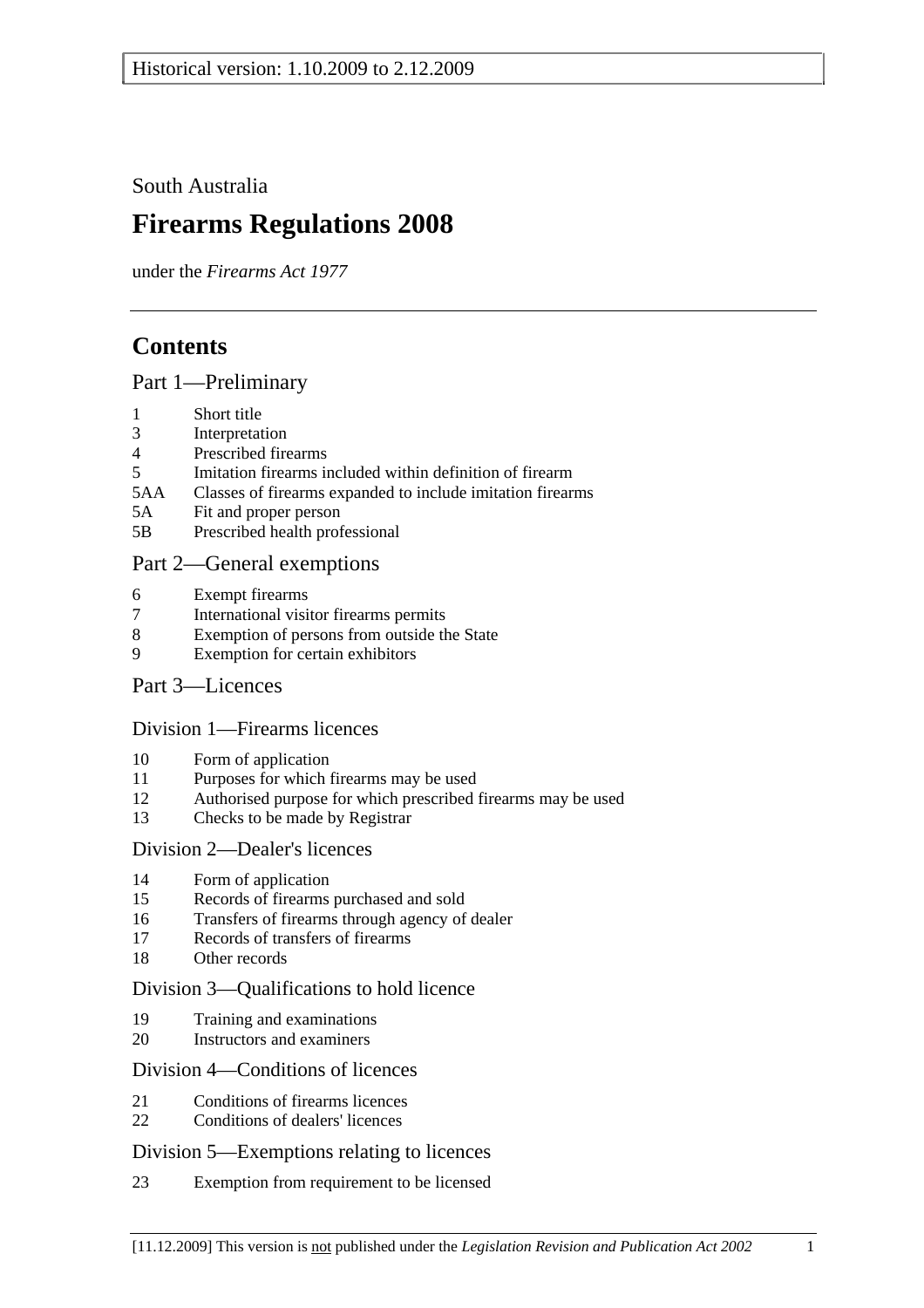#### 24 Exemption of juniors from certain provisions

#### Division 6—General

- 25 Company nominee
- 26 Replacement of licence
- 27 Reporting obligations of prescribed persons

### Part 4—Acquisition and registration of firearms

- 28 Application for permits
- 29 Checks to be made by Registrar
- 30 Application to register firearm
- 31 Acquisition of class C firearms
- 32 Nature of alteration, loss, theft or destruction of firearm
- 33 Acquisition of class H firearms
- 34 Certificate of registration

#### Part 5—Acquisition of ammunition

- 35 Application for permit
- 36 Limit on quantity of ammunition
- 37 Exemption—acquisition and supply of gas cylinders

#### Part 6—Security of firearms and ammunition

- 38 Security of firearms
- 39 Possession of prescribed firearms
- 40 Possession of firearms by dealers
- 41 Ammunition
- 42 Security of dealer's building
- 43 Exemption from Part

#### Part 7—Recognised bodies

#### Division 1—Recognised firearms clubs

- 44 Application for recognition
- 45 Certificate of recognition
- 46 Approval of Registrar required for alteration to range
- 47 Club to inform Registrar of change
- 48 Acceptance of new members
- 49 Records to be kept by clubs
- 50 Change in membership

#### Division 2—Recognised paint-ball operators and recognised commercial range operators

- 51 Application for recognition of paint-ball operator
- 52 Application for recognition of commercial range operator
- 53 Certificate of recognition
- 54 Alteration of grounds or range
- 55 Operator to inform Registrar of change

#### Part 8—Miscellaneous

- 55A Disposal of forfeited or surrendered firearms etc
- 55B Register of firearms prohibition orders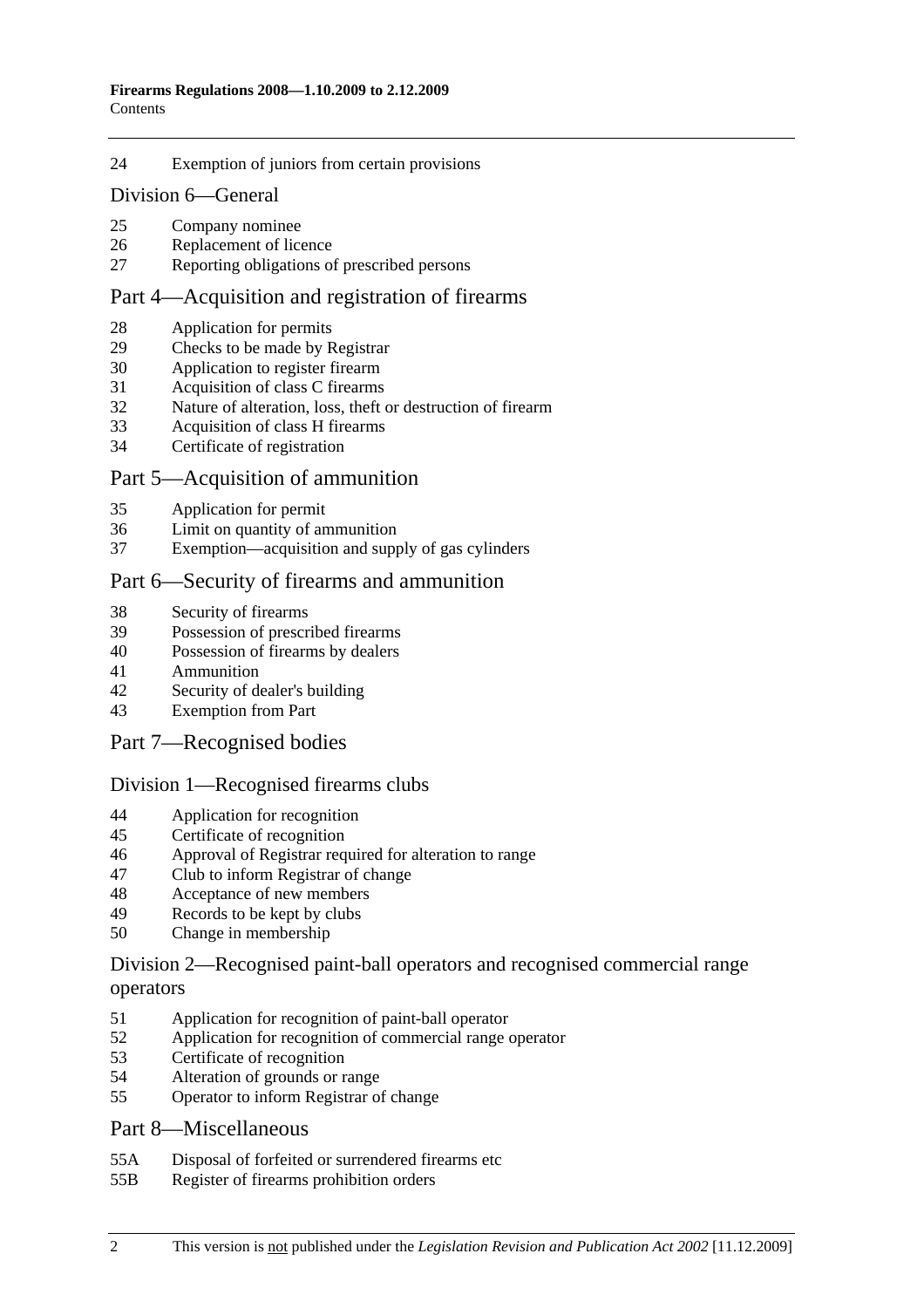- 56 Advertising firearm for sale
- 57 Transporting of firearms—exclusion from section 35A of Act
- 58 Records
- 59 Form of applications and licences etc
- 60 Fees
- 61 Offence

Schedule 1—Fees

Legislative history

# **Part 1—Preliminary**

### **1—Short title**

These regulations may be cited as the *Firearms Regulations 2008*.

#### **3—Interpretation**

(1) In these regulations, unless the contrary intention appears—

*Act* means the *Firearms Act 1977*;

*captive bolt gun* means a firearm designed to kill animals by firing a bolt that remains part of the firearm during and after firing;

*dog retriever* means a firearm designed to fire a projectile for a dog to retrieve;

*home-made firearm* means a firearm that incorporates a barrel or receiver that was made in Australia by a person who is not a licensed dealer in firearms;

*international visitor firearms permit*—see regulation 7;

*owner* in relation to land includes an occupier of the land;

*paint-ball shooting* means shooting a paint-ball firearm when participating in an organised activity on the grounds of a recognised paint-ball operator;

*power head* means a firearm (not being a captive bolt gun) designed to kill animals by striking the muzzle against the animal;

*prescribed firearm*—see regulation 4;

*rocket line launcher* means a firearm that is designed to throw a rope, cable or line of any other kind;

*underwater firearm* means a firearm—

- (a) designed to fire projectiles by means of compressed air or other compressed gas; and
- (b) designed to be used underwater; and
- (c) kept solely for use underwater;

*Very pistol* means a handgun designed to fire flares or exploding shells.

 (2) For the purposes of these regulations the length of the barrel of a firearm will be taken to be the distance from the breech face to the muzzle.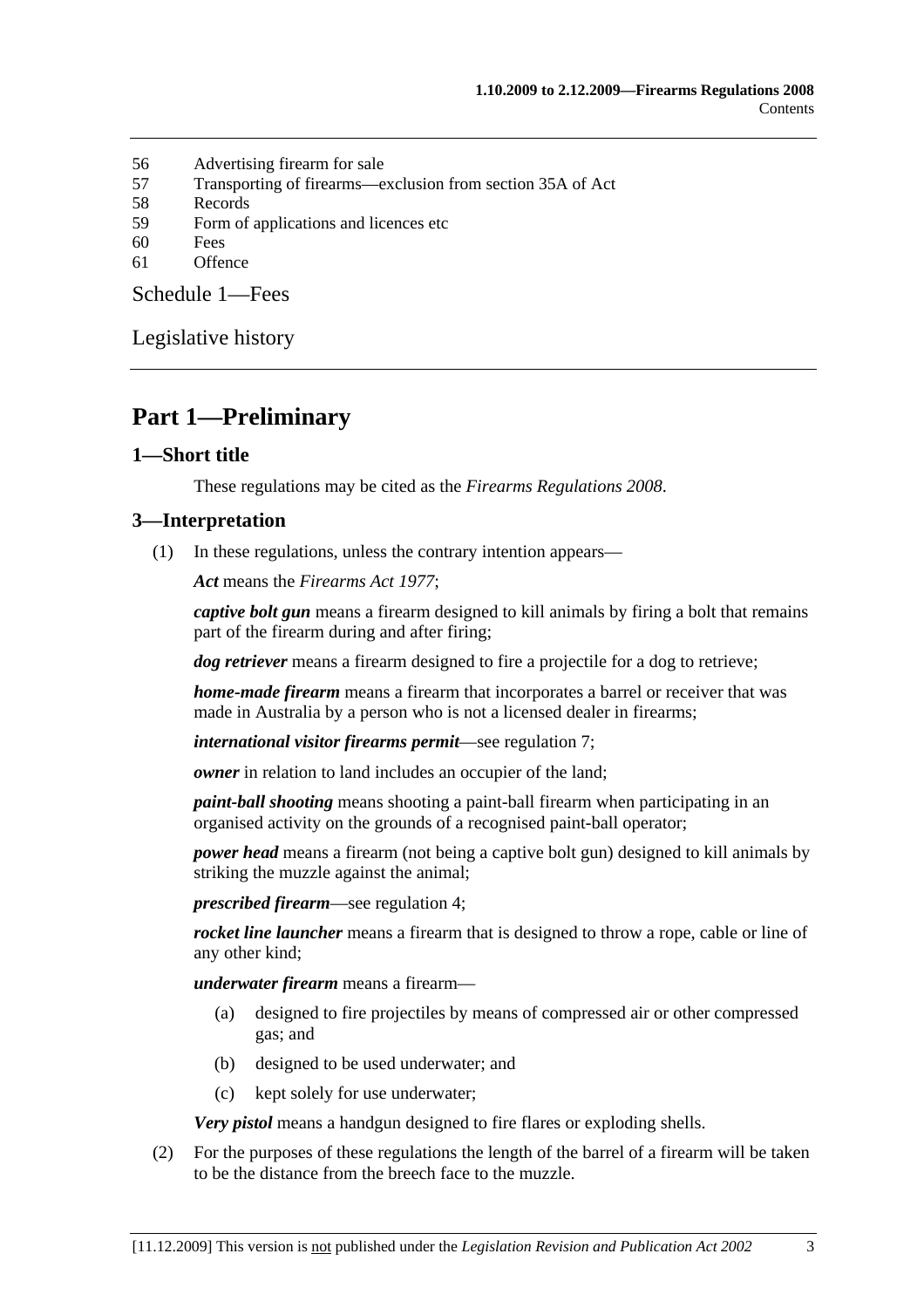#### **4—Prescribed firearms**

- (1) For the purposes of the definition of *prescribed firearm* in section 5(1) of the Act, the following firearms are prescribed:
	- (a) automatic firearms;
	- (b) mortars, bazookas, rocket propelled grenades and similar military firearms designed to fire explosive projectiles;
	- (c) firearms having 1 or more barrels of less than 330 millimetres in length (but not handguns, air rifles, air guns or power heads);
	- (d) shotguns having 1 or more barrels of less than 450 millimetres in length;
	- (e) air rifles and air guns having 1 or more barrels of less than 250 millimetres in length;
	- (f) firearms having an overall length of less than 750 millimetres (but not handguns or power heads);
	- (g) firearms (but not handguns) designed to be reduced in overall length by folding, telescoping or any other means to a length of less than 750 millimetres and then to be capable of being fired;
	- (h) firearms designed to fire projectiles containing tear gas or any other lachrymatory substance or any nauseating substance or poison (but not firearms designed to tranquillise, immobilise or administer vaccines or other medicines to animals);
	- (i) firearms designed as, and having the appearance of, other objects;
	- (j) home-made firearms;
	- (ja) imitation firearms that closely resemble a firearm referred to in a preceding paragraph or that do not closely resemble such a firearm or a firearm of class A, B, C, D or H;
	- (k) receivers of firearms referred to in a preceding paragraph.
- (2) When determining the overall length of a paint-ball firearm for the purposes of subregulation (1)(f) the gas cylinder and the hose connecting the cylinder to the firearm (if any) will be included.

## **5—Imitation firearms included within definition of firearm**

- (1) Pursuant to paragraph (c) of the definition of *firearm* in section 5(1) of the Act, an imitation firearm is, subject to subregulation (3), declared to be a firearm for the purposes of the Act.
- (2) Without limiting the ordinary meaning of imitation firearm, an item will be taken to be an imitation firearm if—
	- (a) it imitates the action of a firearm, regardless of its shape, material or colour; or
	- (b) it imitates the shape of a firearm, regardless of its material or colour; or
	- (c) it is of a class declared by the Minister, by notice in the Gazette, to be an imitation firearm.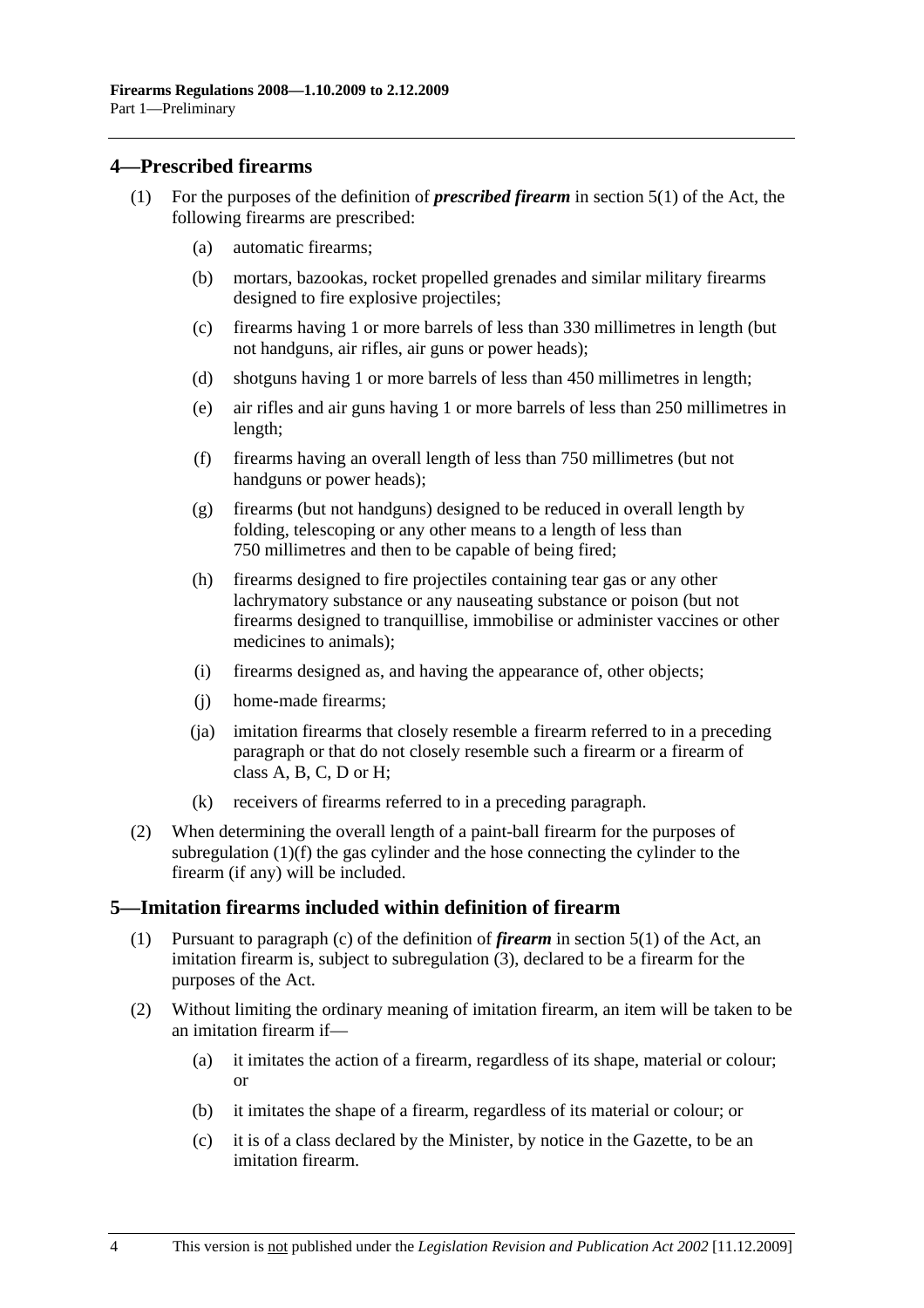- (3) Subject to subregulation (4), an imitation firearm is not a firearm for the purposes of the Act—
	- (a) if it could not reasonably be taken to be a firearm and—
		- (i) it contains no working parts; or
		- (ii) it is not designed to fire a projectile and none of its working parts imitate the firing action or any mechanism involved in the functioning of a firearm; or
		- (iii) it is designed and, if marketed, marketed only as a toy for children or as a novelty item (such as a lighter) and cannot readily be altered in a manner that would enable it to be used as a firearm; or
	- (b) if it is of a class declared by the Minister, by notice in the Gazette, not to be a firearm for the purposes of the Act.
- (4) Subregulation (3) does not apply to an item declared by the Minister to be an imitation firearm under subregulation (2)(c).
- (5) The Minister may, by subsequent notice in the Gazette, vary or revoke a notice made under this regulation.

#### **Examples—**

The following items are commonly sold as imitation firearms and are to be regulated as firearms:

- (a) a device that looks like a firearm but fires blanks, is front or top venting, and has a threaded muzzle capable of accepting an adapter allowing for the firing of flares or other projectiles;
- (b) a device that looks like a firearm but fires blanks, is top venting, and while not designed with a threaded muzzle as referred to in paragraph (a), imitates the firing action of a firearm.

## **5AA—Classes of firearms expanded to include imitation firearms**

The definitions of class A, B, C, D and H firearms in section 5(1) of the Act are amended so that, if an imitation firearm closely resembles a firearm of a particular class, the class will be taken to encompass the imitation firearm.

#### **5A—Fit and proper person**

For the purposes of section  $5(11)(ca)$  of the Act, an offence against any of the following provisions is a prescribed offence:

(a) *Controlled Substances Act 1984*—

an indictable offence against section 32 as in force immediately before the commencement of the *Controlled Substances (Serious Drug Offences) Amendment Act 2005*;

an offence against section 32 (Trafficking) as in force following the commencement of the *Controlled Substances (Serious Drug Offences) Amendment Act 2005*;

section 33 (Manufacture of controlled drugs for sale);

section 33A (Sale, manufacture etc of controlled precursor);

section 33B (Cultivation of controlled plants for sale);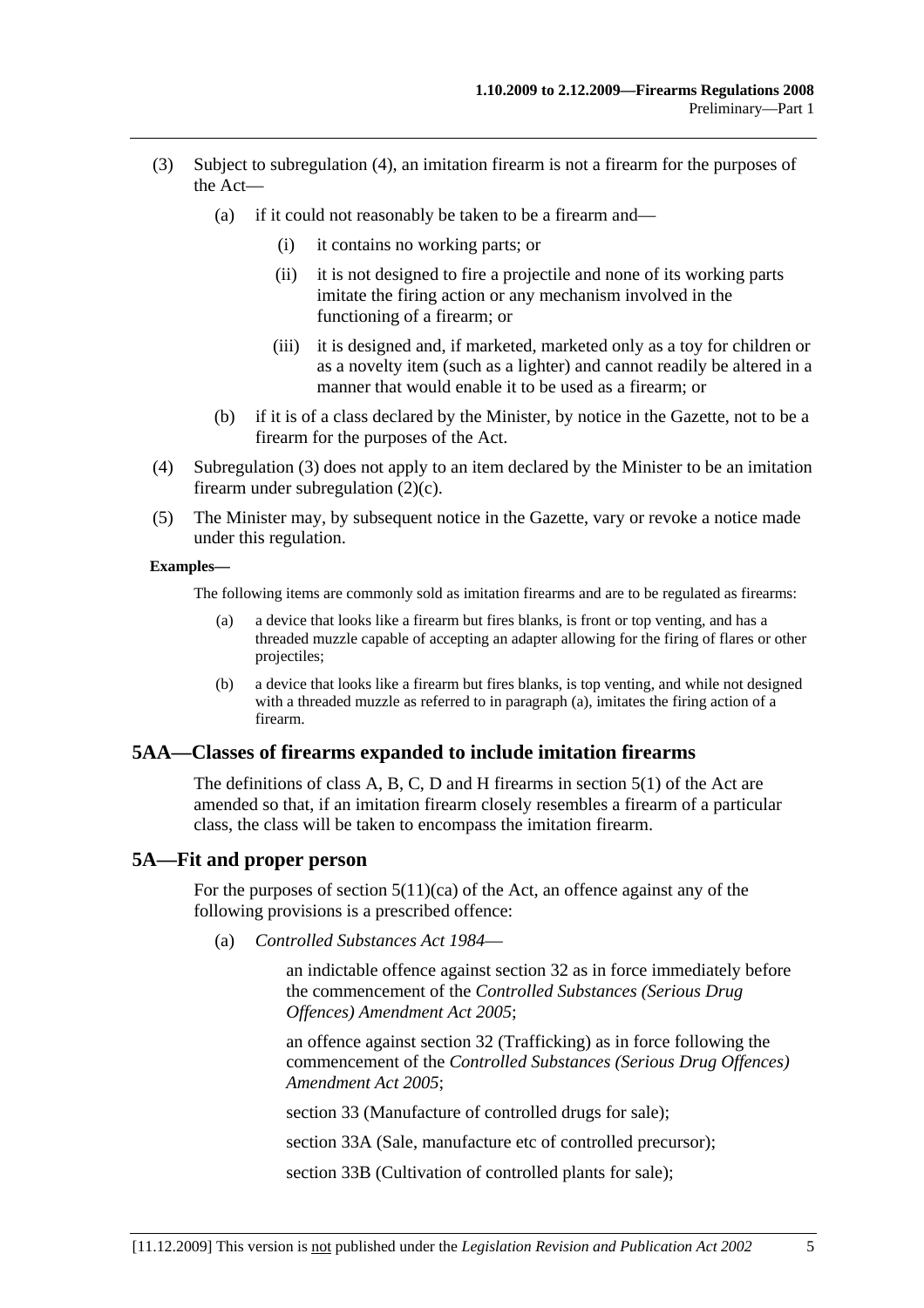section 33C (Sale of controlled plants);

section 33F (Sale, supply or administration of controlled drug to child);

section 33G (Sale, supply or administration of controlled drug in school zone);

section 33H (Procuring child to commit offence);

an indictable offence against section 33I (Supply or administration of controlled drug);

section 33J (Manufacture of controlled drugs);

section 33K (Cultivation of controlled plants);

(b) *Criminal Law Consolidation Act 1935*—

section 19AA (Unlawful stalking);

section 31 (Possession of object with intent to kill or cause serious harm);

section 32 (Possession of a firearm with intent to commit an offence);

an aggravated offence against section 169 (Serious criminal trespass non-residential buildings);

an aggravated offence against section 170 (Serious criminal trespass places of residence);

section 248 (Threats or reprisals relating to persons involved in criminal investigations or judicial proceedings);

section 250 (Threats or reprisals against public officers);

section 270D (Going equipped for commission of offence against the person);

(c) *Serious and Organised Crime (Control) Act 2008*—

section 22 (Offence to contravene or fail to comply with control order); section 32 (Offence to contravene or fail to comply with public safety order);

section 35 (Criminal associations);

(d) *Summary Offences Act 1953*—

section 15A (Possession of body armour);

section 74BJ (Hindering removal or modification of fortifications);

 (e) offences consisting of a conspiracy or an attempt to commit an offence referred to in a preceding paragraph.

#### **5B—Prescribed health professional**

For the purposes of paragraph (c) of the definition of *health professional* in section 6B(3) of the Act, a nurse registered under the *Nurses Act 1999* is a person of a prescribed class.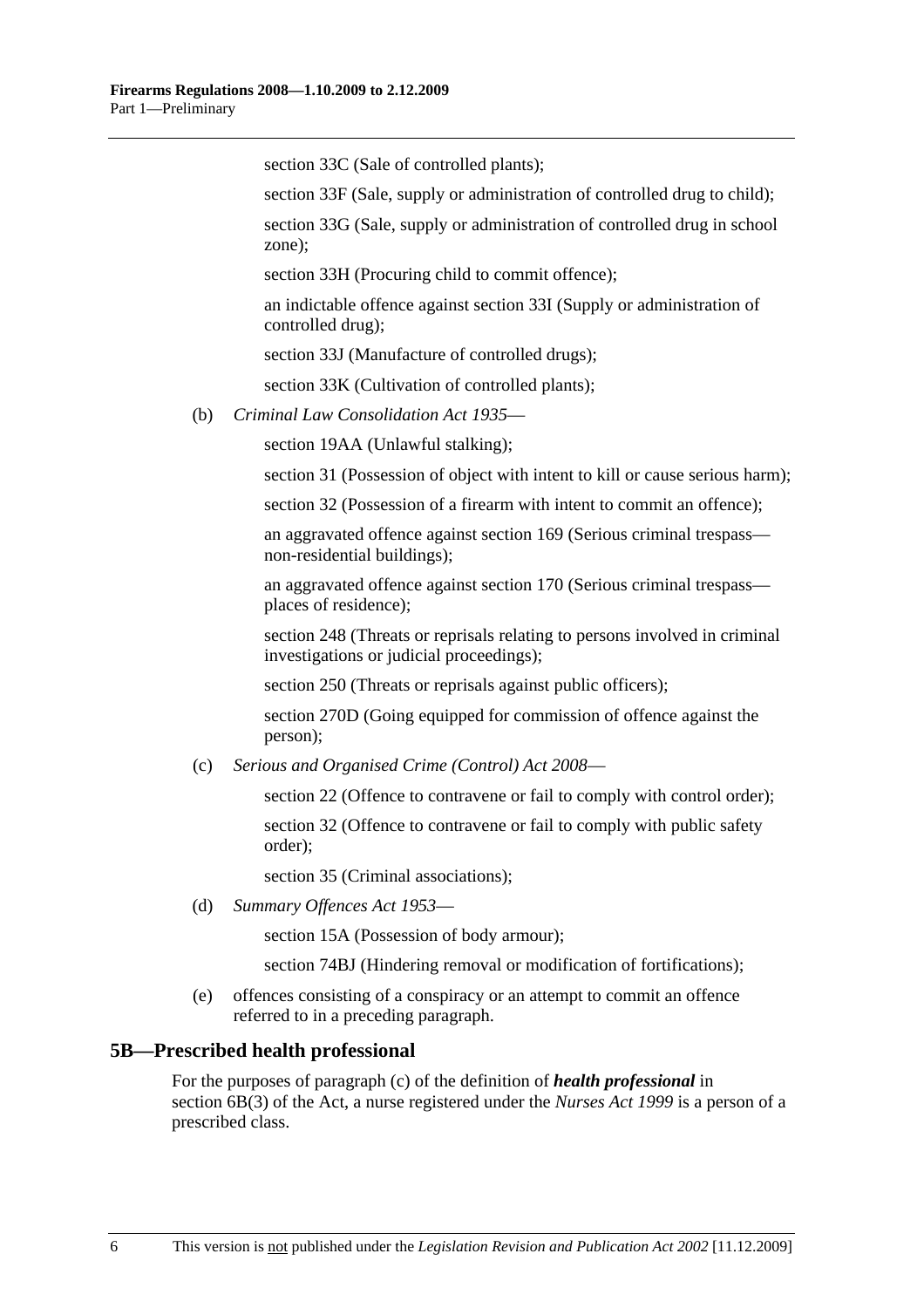# **Part 2—General exemptions**

## **6—Exempt firearms**

The following are excluded from the provisions of the Act and these regulations:

- (a) captive bolt guns;
- (b) tools or instruments powered by burning propellant or by compressed air or other compressed gas;
- (c) rocket line launchers;
- (d) devices designed to throw a net to catch animals;
- (e) devices designed to throw an object for shotgun target practice;
- (f) dog retrievers;
- (g) Very pistols used only for signalling distress or rescuing persons in distress;
- (h) a firearm that—
	- (i) has been fitted with a transmitter of infrared electromagnetic waves or a receiver of such waves or both; and
	- (ii) has been modified so as to be incapable of firing a projectile; and
	- (iii) cannot easily be modified to fire projectiles;
- (i) an underwater firearm;
- (j) receivers of firearms referred to in a preceding paragraph.
- **Note—**

The definition of *firearm* in section 5(1) of the Act excludes an antique firearm. *Antique firearm* is defined in section 5(1).

## **7—International visitor firearms permits**

- (1) The Registrar may, on the application of a person who is visiting, or who intends visiting, Australia, issue an international visitor firearms permit to the applicant authorising the applicant to possess and use a firearm for 1 or more of the following purposes as specified in the permit:
	- (a) competitive shooting;
	- (b) hunting;
	- (c) providing personal security services for a foreign dignitary or official.
- (2) The application—
	- (a) must be made in a manner and form approved by the Registrar; and
	- (b) must include, or be accompanied by, such information as the Registrar requires.
- (3) The applicant must—
	- (a) provide such further information as the Registrar requires in order to determine the application; and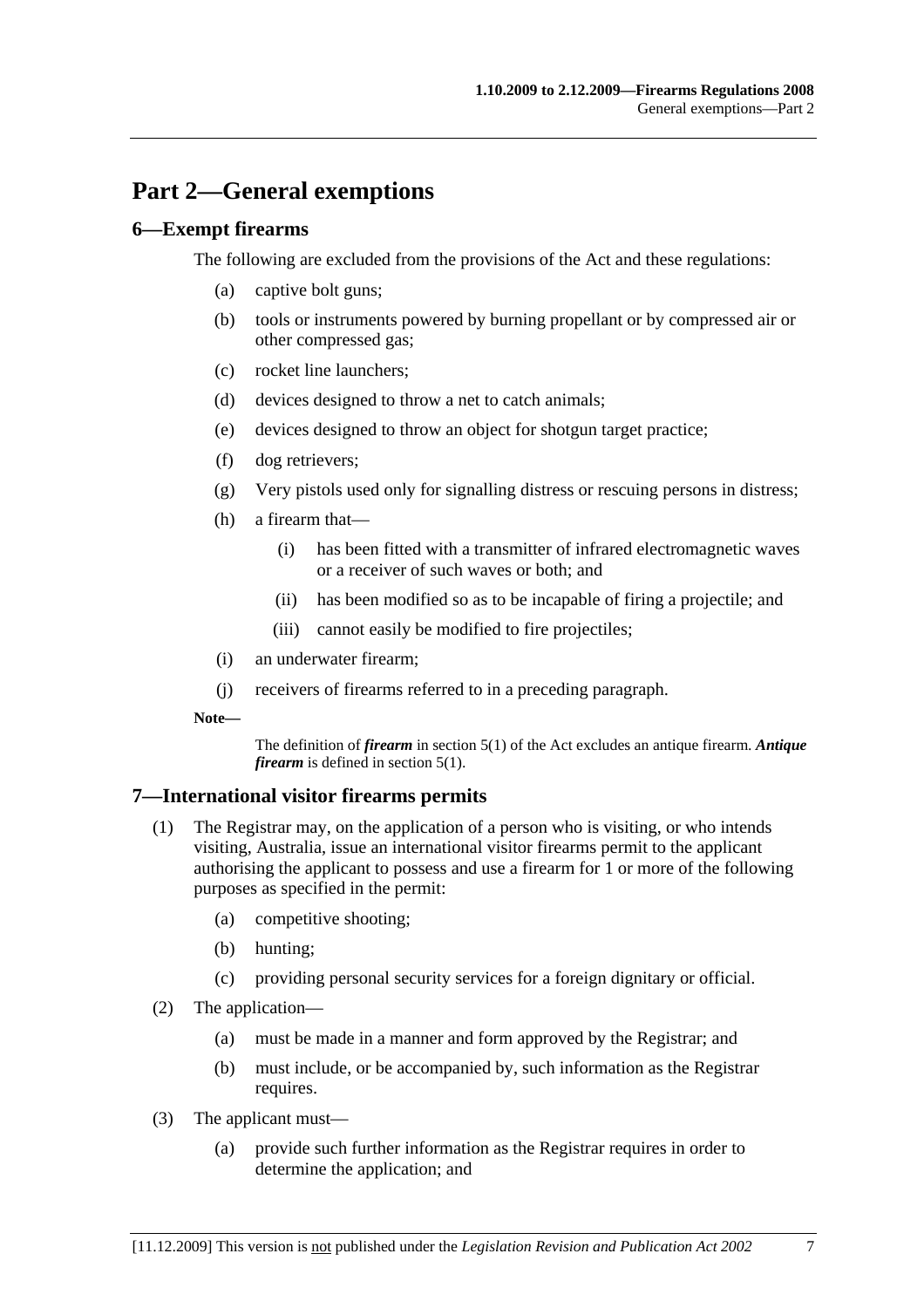- (b) provide all information in connection with the application in the form required by the Registrar; and
- (c) provide such proof of the information supplied as the Registrar requires.
- (4) A permit—
	- (a) may be issued for such term and subject to such conditions as the Registrar thinks fit; and
	- (b) may be varied or revoked by the Registrar at any time.
- (5) A permit issued under this regulation—
	- (a) must identify the firearm or firearms to which it applies; and
	- (b) must not be issued in relation to a class D firearm or a prescribed firearm.
- (6) A person who holds an international visitor firearms permit or a permit under the law of another State or a Territory of the Commonwealth corresponding with this regulation is exempt from the application of the Act and these regulations provided that the person complies with the conditions of the permit.

#### **8—Exemption of persons from outside the State**

- (1) This regulation authorises the possession or use of a firearm for a purpose in South Australia only if the possession or use of that firearm for that purpose could be authorised by a firearms licence (disregarding a purpose with which a firearms licence may be endorsed under regulation 11(2)(h)).
- (2) Subject to this regulation, a person whose usual place of residence is in another State or a Territory of the Commonwealth may possess or use a firearm for a purpose in South Australia, without holding a firearms licence, if the person is authorised to possess or use that firearm for that purpose under the law of his or her usual place of residence.
- (3) Subject to this regulation, a person who moves his or her usual place of residence to South Australia may, for the period of 3 months after moving, possess or use a firearm for a purpose in South Australia, without holding a firearms licence, if the person could possess or use that firearm for that purpose under the law of his or her former place of residence.
- (4) Subregulation (3) does not authorise a person to use a class C, D or H firearm in South Australia.
- (5) A person who has possession of a firearm under subregulation (2) is not required to register the firearm.
- (6) A person referred to in subregulation (2) or (3) who has been issued with a licence or other authority under the law of his or her usual or former place of residence must carry the licence or other authority and produce it to a police officer on request.
- (7) A person who has moved his or her usual place of residence to South Australia must, within 7 days after moving apply, under the Act and these regulations for registration of, and for a licence to possess and use, the firearms in his or her possession.
- (8) The exemption provided by this regulation does not apply—
	- (a) in relation to a prescribed firearm; or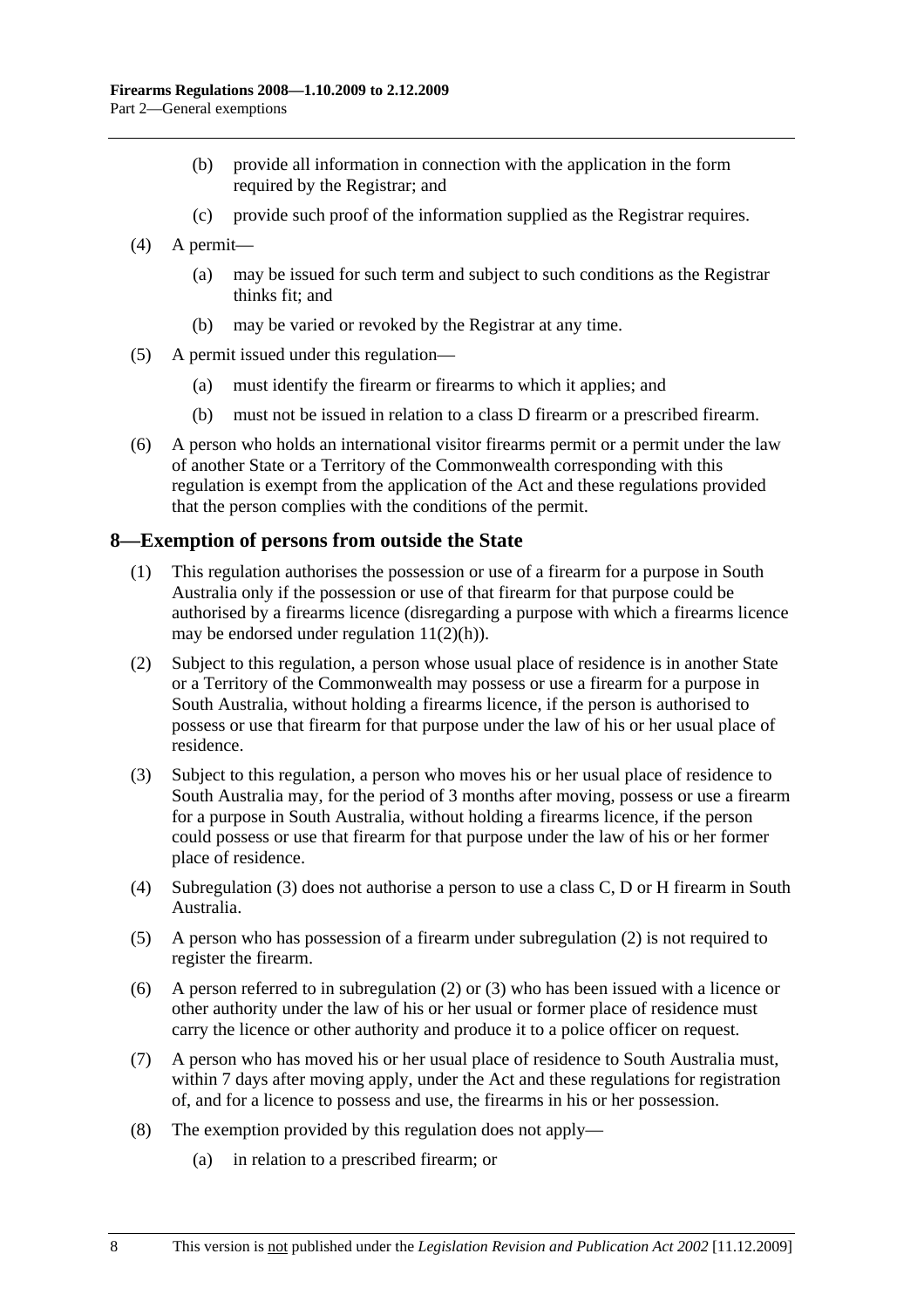(b) in favour of a person who fails to comply with subregulation (6) or (7).

#### **9—Exemption for certain exhibitors**

- (1) The holder of a dealer's licence who exhibits firearms at a recognised exhibition is, for the purposes of so exhibiting firearms, exempt from section  $17(4)(a)$  of the Act.
- (2) The Minister may, by notice in the Gazette, declare a specified exhibition to be a recognised exhibition for the purposes of this regulation and specify the place at which, and the period for which, the exhibition is to be held.
- (3) The Minister may, by subsequent notice in the Gazette, vary or revoke a notice under subregulation (2).
- (4) For the purposes of this regulation, firearms will only be taken to be exhibited at a recognised exhibition if they are exhibited at the place and during the period specified in the notice.

# **Part 3—Licences**

#### **Division 1—Firearms licences**

#### **10—Form of application**

An application for a firearms licence, or the renewal of a firearms licence, must be in a form approved by the Registrar.

#### **11—Purposes for which firearms may be used**

- (1) A firearms licence must be endorsed by the Registrar with the purpose or purposes for which the firearm or firearms of the class or classes authorised by the licence may be used by the holder of the licence.
- (2) Subject to this regulation, 1 or more of the following purposes may be endorsed on a firearms licence:
	- (a) use as a member of a shooting club—1;
	- (b) target shooting—2;
	- (c) hunting—3;
	- (d) paint-ball shooting—4;
	- (e) use in relation to carrying on the business of primary production or in the course of employment by a person who carries on such a business—5;
	- (f) use in the course of carrying on the business of guarding property or use in guarding property in the course of employment by a person who carries on that business—6;
	- (g) collecting and displaying firearms;
	- (h) such other purpose as is approved by the Registrar—7.
- (3) If the purpose of collecting and displaying firearms is endorsed on a licence, no other purpose may be endorsed on the licence.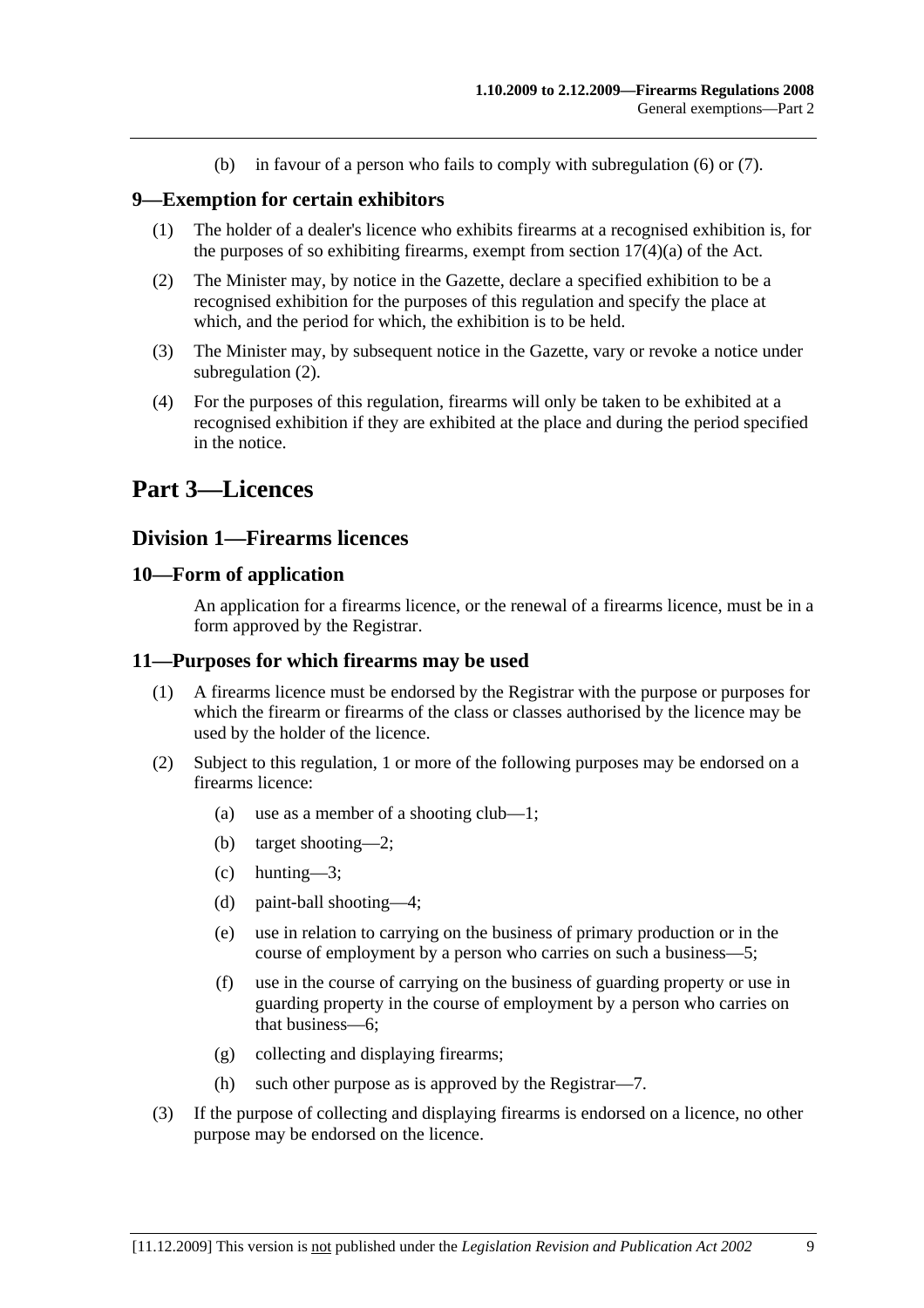(4) A licence endorsed with the purpose of collecting and displaying firearms cannot authorise the possession of a prescribed firearm or a class D firearm.

**Note—** 

If a prescribed firearm or a class D firearm is rendered unusable in a manner stipulated by the Registrar it ceases to be a firearm (see definition of firearm in section 5(1) of the Act) and is therefore no longer subject to regulation.

- (4a) A licence endorsed with a purpose listed in paragraphs (a) to (f) of subregulation (2) cannot authorise the possession of an imitation firearm.
- (5) The endorsement referred to in subregulation (2)(f) operates only so long as the holder of the licence holds an appropriate licence under the *Security and Investigation Agents Act 1995*.
- (6) The holder of a firearms licence who is a member of a recognised firearms club is not entitled to use a firearm for hunting in the course of club activities unless the licence, by separate endorsement, authorises the use of that class of firearm for hunting.
- (7) The purposes listed in paragraphs (a) to (h) of subregulation (2) will be sufficiently endorsed on a licence by endorsing on the licence the number appearing at the end of the relevant paragraph.

#### **12—Authorised purpose for which prescribed firearms may be used**

For the purposes of section 12(7) of the Act, a person may possess and use a prescribed firearm pursuant to a firearms licence for the purpose of theatrical or cinematic productions or for such other purpose or purposes as are approved by the Registrar.

#### **13—Checks to be made by Registrar**

Before granting an application for a firearms licence or to renew or vary a firearms licence, the Registrar must check the application against the checklist adopted for that purpose by the Ministerial Council for Police and Emergency Management – Police.

## **Division 2—Dealer's licences**

#### **14—Form of application**

An application for a dealer's licence, or the renewal of a dealer's licence, must be in a form approved by the Registrar.

#### **15—Records of firearms purchased and sold**

- (1) A dealer must compile records in duplicate of firearms purchased and sold in a form approved by the Registrar for that purpose.
- (2) Within 7 days after the end of each month, the dealer must deliver the original records in respect of that month to the Registrar.
- (3) The duplicate copy of the records must be kept for at least 3 years at the dealer's premises.
- (4) If no firearms have been purchased or sold by a dealer during a month, the dealer must deliver a copy of the appropriate form to the Registrar with "Nil Return" written across it.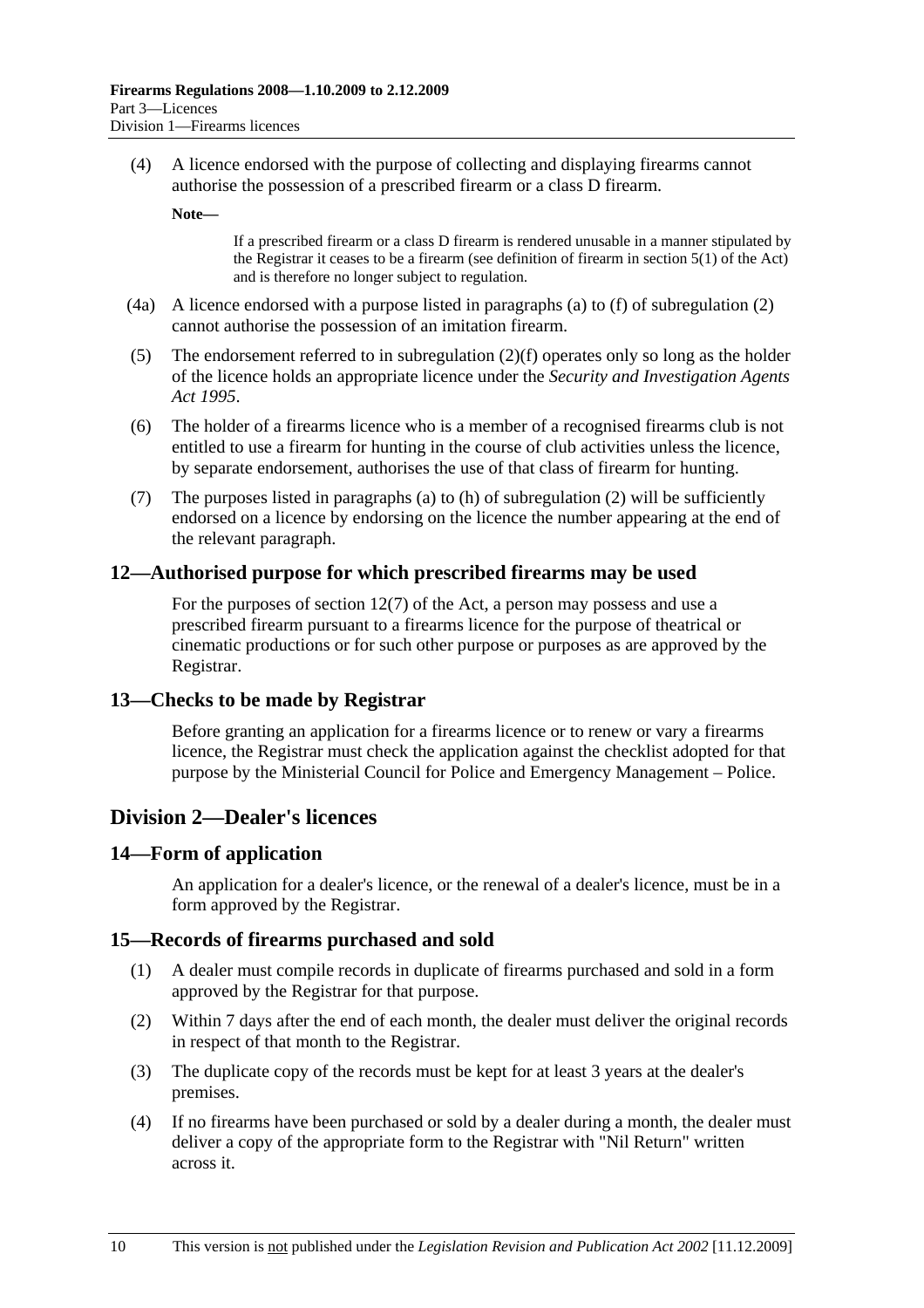## **16—Transfers of firearms through agency of dealer**

- (1) If possession of a firearm is transferred through the agency of a licensed dealer under section 15B(9)(b) of the Act, the dealer must—
	- (a) satisfy himself or herself by inspecting the relevant permit and licence that the person acquiring the firearm is entitled to acquire and possess it; and
	- (b) record—
		- (i) the name and address of the person transferring and the person acquiring the firearm and the number of each of their firearms licences; and
		- (ii) the class, make, calibre and serial number or other identification of the firearm; and
		- (iii) if the firearm is lent or hired—the duration and the terms of the loan or hire; and
	- (c) provide the Registrar with the information recorded under paragraph (b) within 1 month after possession of the firearm is transferred.
- (2) The dealer must not transfer the firearm unless he or she has complied with subregulation  $(1)(a)$  and  $(b)$ .

### **17—Records of transfers of firearms**

- (1) A dealer must compile the records referred to in regulation 16 and a dealer or an authorised officer (as the case requires) must compile the records referred to in section 15C of the Act in duplicate in a form approved by the Registrar.
- (2) Within 7 days after the end of each month the dealer or authorised officer must deliver the original records referred to in subregulation (1) in respect of that month to the Registrar.
- (3) The duplicate copy of the records must be kept for at least 3 years at the dealer's or club's premises.
- (4) If the dealer has not witnessed the transfer of possession of any firearms and has not acted as agent in the transfer of possession of any firearms during a month, the dealer must deliver a copy of the appropriate form to the Registrar with "Nil Return" written across it.
- (5) In this regulation—

*authorised officer* has the same meaning assigned by section 15B of the Act.

#### **18—Other records**

- (1) A dealer must compile records of firearms received by the dealer for repair, consignment or safe keeping in a form approved by the Registrar for that purpose.
- (2) A dealer must, if required to do so by the Registrar, compile records of ammunition purchased by the dealer and ammunition sold by the dealer in a form approved by the Registrar for that purpose.
- (3) The records must be kept for at least 3 years at the dealer's premises.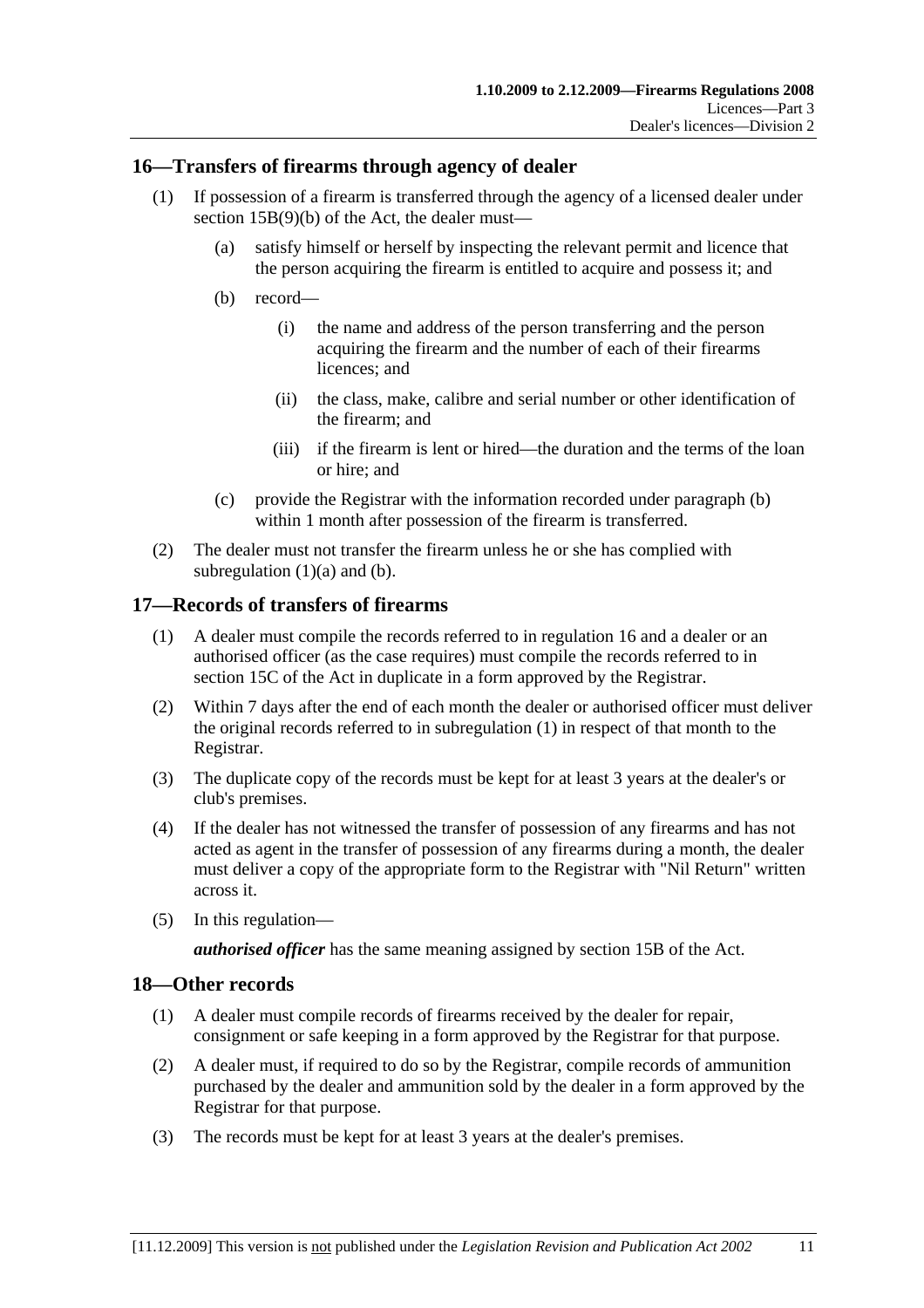# **Division 3—Qualifications to hold licence**

## **19—Training and examinations**

- (1) The Registrar may, by notice in writing, require an applicant for a firearms licence or a dealer's licence or for the addition of classes of firearms to which a licence relates or for the endorsement of a further purpose or purposes on a licence to complete to the satisfaction of the Registrar 1 or more of the following:
	- (a) a course in the safe handling, carriage and use of firearms nominated by the Registrar;
	- (b) a written examination in the safe handling, carriage and use of firearms nominated by the Registrar;
	- (c) a practical examination in the safe handling, carriage and use of firearms nominated by the Registrar.
- (2) Subregulation (1) does not apply to an application for the renewal of a licence unless—
	- (a) a period of 1 year or more has elapsed since the licence expired; or
	- (b) the licence will authorise the possession and use of additional classes of firearm or will authorise the possession and use of firearms for additional purposes; or
	- (c) the licence is endorsed for use in the course of carrying on the business of guarding property or use in guarding property in the course of employment by a person who carries on that business.

## **20—Instructors and examiners**

- (1) The Registrar may authorise any suitable person to conduct a course or examination for the purposes of this Division.
- (2) A person who conducts a course or examination under this Division—
	- (a) must not allow a person to attend the course or sit for the examination unless the person produces, for his or her inspection, a notice issued by the Registrar under regulation 19; and
	- (b) must compile, in a form approved by the Registrar, and keep for at least 3 years, a record of the names and addresses of all persons who attend the course or sit for the examination.
- (3) A person referred to in subregulation (1) must provide the Registrar with such information as he or she requests relating to courses or examinations conducted by the person.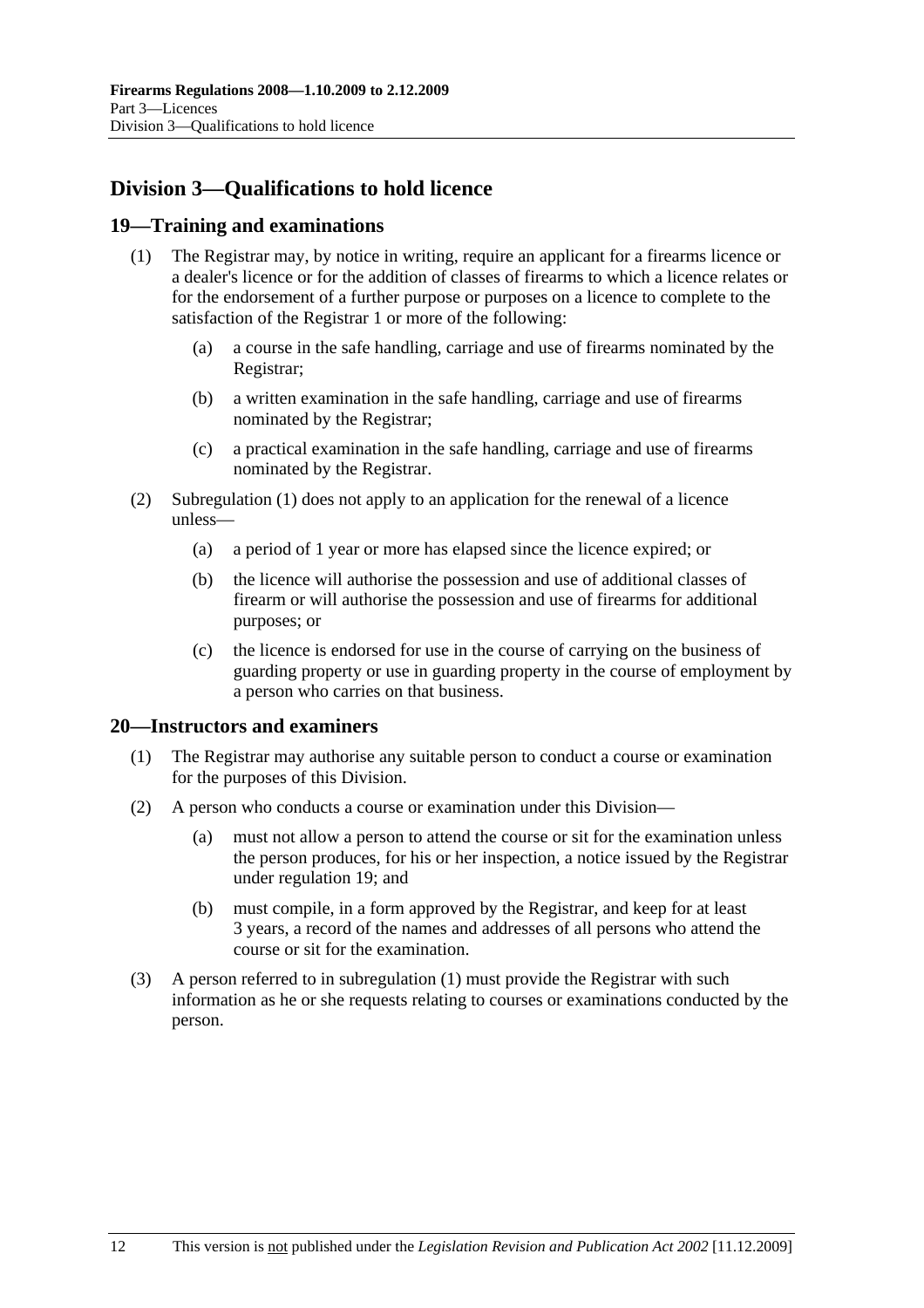## **Division 4—Conditions of licences**

### **21—Conditions of firearms licences**

- (1) It is a condition of a firearms licence that—
	- (a) the holder of the licence must give the Registrar written notice in a form approved by the Registrar of all changes to his or her name or address within 14 days after the change occurs; and
	- (b) every firearm that the holder of the licence has possession of pursuant to the licence must comply with section 24A of the Act; and
	- (c) the holder of the licence must comply with the provisions of Part 6 that apply to, or in relation to, firearms held pursuant to the licence; and
	- (d) when a firearm or ammunition is not secured as required by Part 6 the holder of the licence must take all reasonable precautions to ensure that the firearm or ammunition is not lost or stolen or does not come into the possession of an unauthorised person; and
	- (e) the holder of the licence must report the theft, loss or destruction of a firearm to which the licence relates to a police officer within 14 days after the theft, loss or destruction occurs; and
	- (f) if the holder of the licence informed the Registrar, when applying for the licence, of the place at which he or she intended to keep firearms pursuant to the licence when not in use and the manner in which he or she intended securing those firearms, the holder of the licence—
		- (i) must allow, at any reasonable time, a police officer to enter and inspect the place at which the firearms are kept to ensure the firearms are so secured; and
		- (ii) must give the Registrar prior written notice of any change in the place at which the firearms are kept; and
		- (iii) must not, without the approval of the Registrar, change the manner in which the firearms are secured; and
	- $(g)$  the holder of the licence must, whenever required to do so by the Registrar, provide the Registrar with information relating to a firearm registered in his or her name or in his or her possession; and
	- (h) the holder of the licence must whenever required to do so by the Registrar provide the Registrar with information that the Registrar requires to determine whether he or she should take action under section 20(1a) of the Act.
- (1a) It is a condition of a firearms licence that it does not authorise possession of an imitation firearm unless it is specifically endorsed by the Registrar to that effect.
- (1b) It is a condition of a firearms licence that authorises possession of an imitation firearm that the imitation firearm must not, without the approval of the Registrar, be altered in a manner that would enable it to fire a projectile.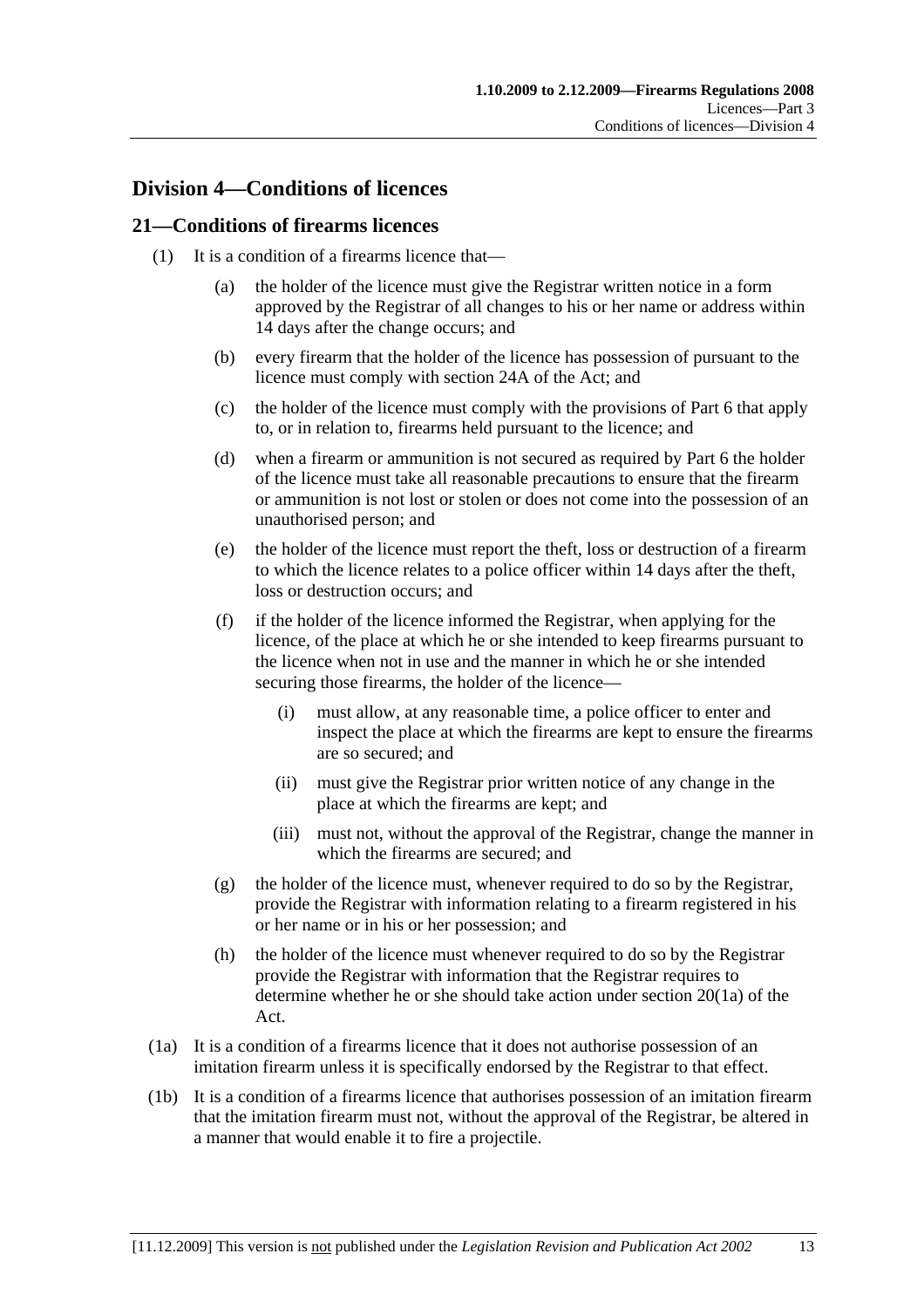- (2) It is a condition of a firearms licence that authorises the use and possession of a class C firearm that the holder of the licence must, within 14 days before each anniversary of the granting or renewal of the licence, provide the Registrar with information that the Registrar requires to determine whether he or she should take action under section 20(1a) of the Act.
- (3) It is a condition of a firearms licence that authorises the possession and use of a class C firearm that the holder of the licence may only use a firearm of that class if the requirements set out in 1 or more of the paragraphs of section 15A(3) of the Act or in regulations under section 15A(3)(a) are satisfied and then only if his or her use of the firearm is consistent with the relevant paragraph or regulation.
- (4) If the only paragraph of section 15A(3) of the Act satisfied by the holder of a firearms licence authorising the possession and use of a class C firearm is paragraph (b) (membership of The South Australian Clay Target Association Incorporated or the Australian Clay Target Association Incorporated and membership of a recognised firearms club affiliated with either of those associations), it is a further condition of the licence that the holder must be an active member of the club.
- (5) For the purposes of subregulation (3), the requirements of paragraph (a) of section 15A(3) of the Act will not be taken not to be satisfied on the ground that the holder of the licence has possession of 2 or more class C firearms if his or her possession of those firearms is consistent with another paragraph of section 15A(3) or with a regulation under section 15A(3)(d).
- (6) It is a condition of a firearms licence that authorises the possession and use of a class D firearm that the holder of the licence may only use a firearm of that class for the purpose of destroying animals and then only if his or her livelihood is gained partly or wholly from professional shooting.
- (7) It is a condition of a firearms licence that authorises the possession and use of a class H firearm that the holder of the licence may only use a firearm of that class—
	- (a) if the holder is an active member of a shooting club; or
	- (b) in relation to carrying on the business of primary production or in the course of employment by a person who carries on such a business if, in either case, the property on which the primary production business is carried on is at least 15 000 hectares in area or is a property to which subregulation (8) applies; or
	- (c) in the course of carrying on the business of guarding property or in guarding property in the course of employment by a person who carries on that business; or
	- (d) for the purpose of collecting and displaying firearms; or
	- (e) for such other purpose as is approved by the Registrar.
- (8) This subregulation applies to a property for the purposes of subregulation (7)(b) if the property was specified in a firearms licence that—
	- (a) was purportedly granted to a person for a term expiring on or after 27 September 2002; and
	- (b) authorised the person to use a class H firearm on the property in relation to carrying on the business of primary production or in the course of employment by a person who carries on such a business.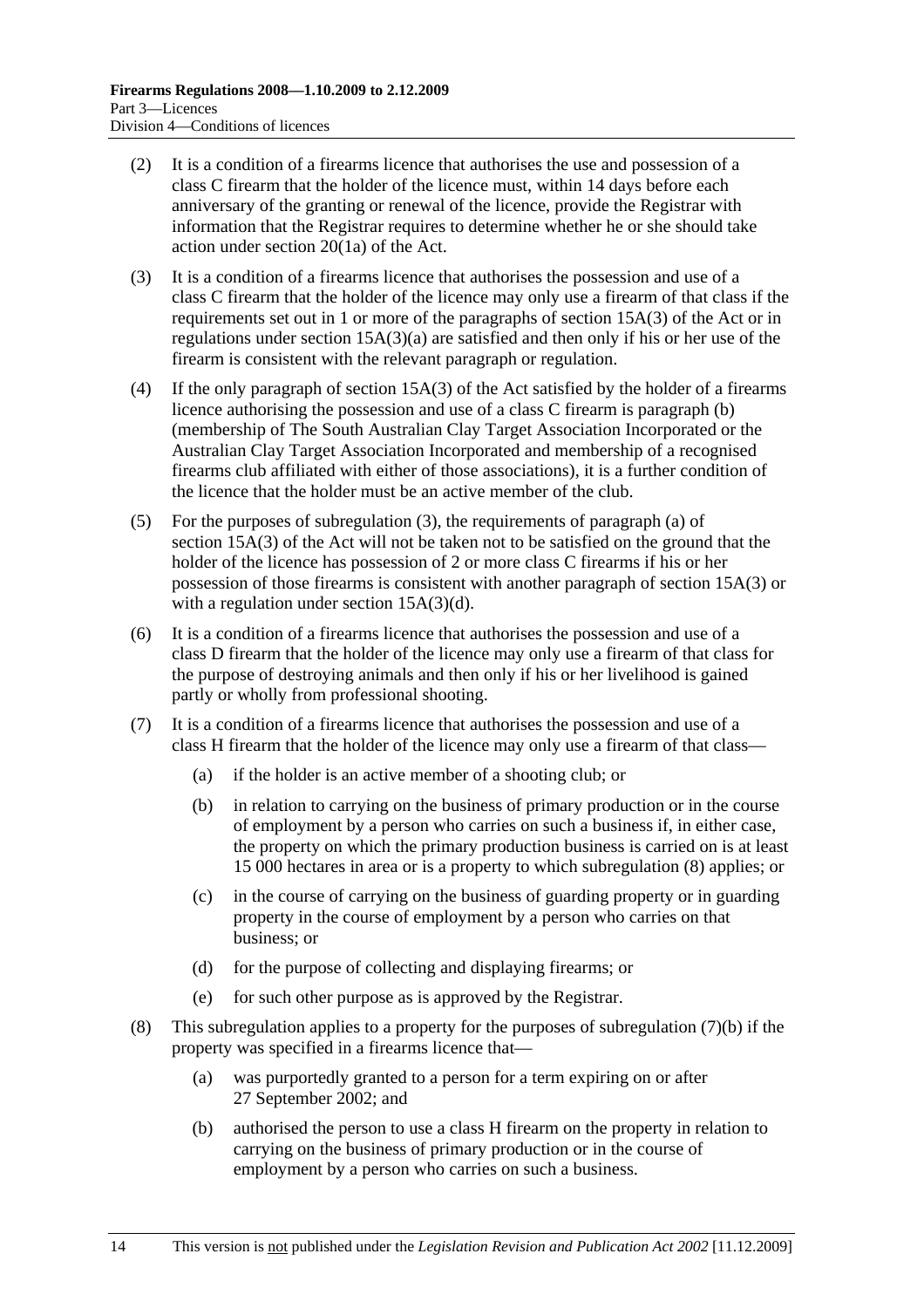- (9) It is an additional condition of a shooting club member's licence that the holder of the licence must be an active member of a shooting club for each licence year of the licence.
- (10) It is an additional condition of a shooting club member's licence that authorises the possession and use of class H firearms that the class H firearms of each of the following categories of which the holder of the licence has possession must be used by the holder in shooting club organised shoots for that category of class H firearms on at least 4 occasions during each licence year of the licence:
	- (a) air or gas operated handguns;
	- (b) .22 calibre rim fire handguns (long rifle or short);
	- (c) centre fire handguns of not more than .38 calibre;
	- (d) handguns of more than .38 calibre.
- (11) It is an additional condition of a collector's licence—
	- (a) that in the case of all firearms in the collection manufactured after 1900—
		- (i) the bolt, breech block or firing pin of the firearm must be locked in a container kept separately from the firearm; or
		- (ii) the trigger of the firearm must be immobilised by means of a trigger lock; or
		- (iii) the firearm is secured by such other method as is approved by the Registrar; and
	- (b) that the holder of the licence must be an active member of a collectors' club for each licence year of the licence; and
	- (c) that the holder of the licence does not have possession of any ammunition that can be used in a firearm owned by the collector for the purpose of collecting and displaying firearms (excluding ammunition for use in a firearm that the collector is authorised to have possession of and use for some other purpose endorsed on a separate firearms licence); and
	- (d) that none of the firearms included in the collection is a prescribed firearm; and
	- (e) that the firearms included in the collection must not be fired without the written approval of the Registrar.
- (12) If the purpose, or 1 of the purposes, endorsed on a firearms licence is paint-ball shooting, it is a condition of the licence that only a paint-ball firearm will be used for the purposes of paint-ball shooting.
- (13) A licence to possess a prescribed firearm is subject to the following conditions in addition to the conditions prescribed by subregulation (1):
	- (a) the firearm to which the licence relates must not be used to fire a projectile;
	- (b) the firearm must be kept at the premises and in the manner specified in the licence unless approval to the contrary is granted by the Registrar;
	- (c) the holder of the licence must not surrender control of the firearm except when disposing of the firearm.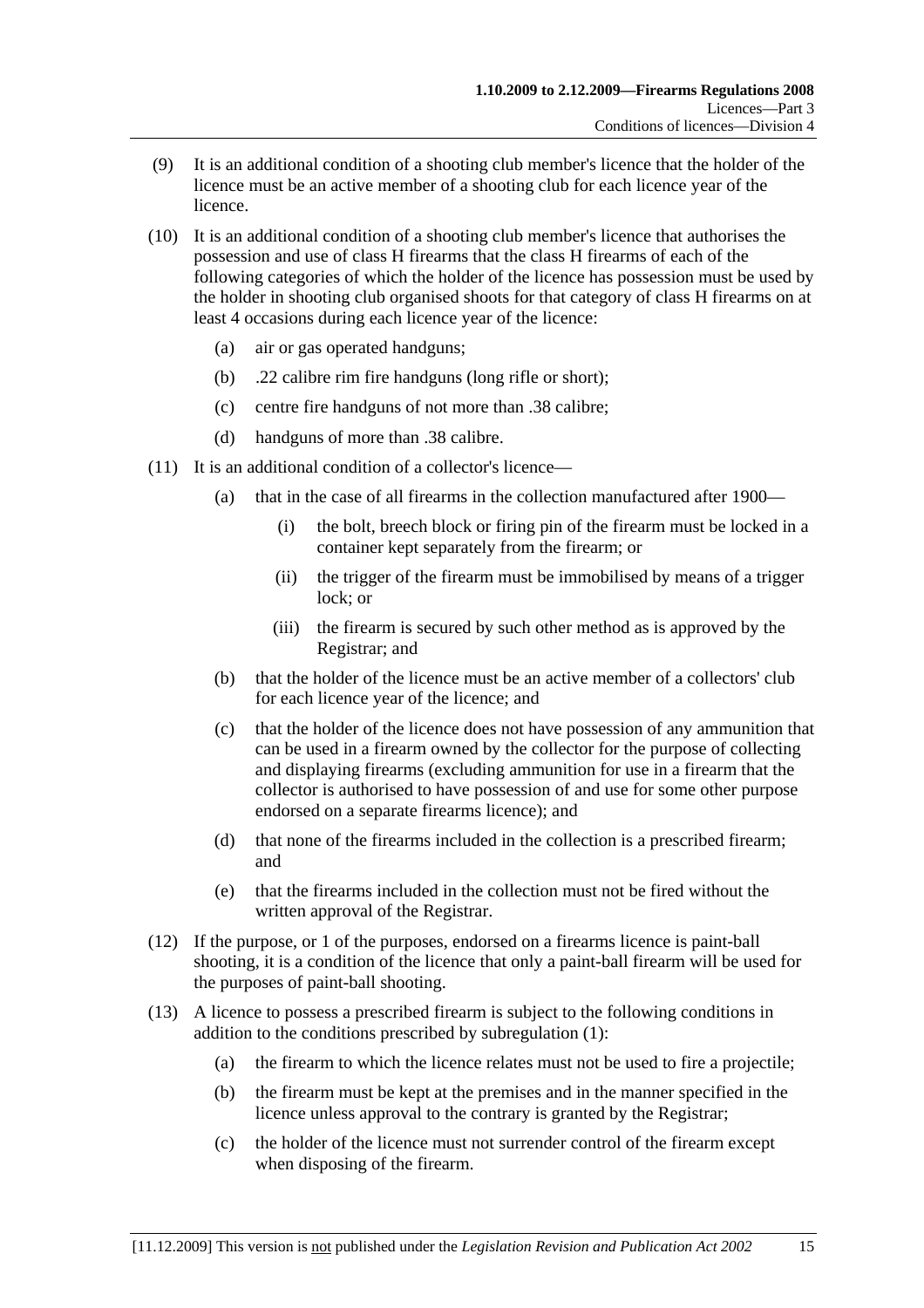(14) The conditions imposed by subregulations (3) and (6) do not apply to a licence held solely to enable the holder of the licence to possess and use firearms for the purposes of a contract with the Crown in right of this State or in any of the Crown's other capacities or for the purpose of tendering for such a contract.

## **22—Conditions of dealers' licences**

- (1) It is a condition of a dealer's licence that—
	- (a) the dealer must give the Registrar written notice in a form approved by the Registrar of all changes to his or her name or address within 14 days after the change occurs; and
	- (b) the dealer must comply with the provisions of Part 6 that apply to, or in relation to, firearms or ammunition held pursuant to the licence; and
	- (c) when a firearm or ammunition is not secured as required by Part 6, the dealer must take all reasonable precautions to ensure that the firearm or ammunition is not lost or stolen or does not come into the possession of an unauthorised person; and
	- (d) the dealer must report the theft, loss or destruction of a firearm that is owned or held by the dealer in the course of carrying on business as a dealer in firearms to a police officer within 14 days after the theft, loss or destruction occurs; and
	- (e) subject to subregulation (2), the dealer does not carry on business as a dealer in firearms or ammunition except at the premises authorised by the licence; and
	- (f) in the course of carrying on business as a dealer in firearms, the dealer does not keep firearms at any premises except those referred to in paragraph (e) unless he or she does so for the purpose of testing or repairing those firearms; and
	- $(g)$  the dealer must not deal in—
		- (i) mechanisms or other fittings that can be fitted to a firearm to convert it to an automatic firearm; or
		- (ii) mechanisms or other fittings that, when fitted to a suitable firearm, will enable the firearm to fire grenades or other explosive projectiles; and
	- (h) during the hours that members of the public have access to the premises referred to in paragraph (e), the dealer displays the licence, or a copy of the licence (the copy does not need to include a photograph of the holder of the licence), in those premises in a position in which it is likely to be seen and read by members of the public; and
	- (i) the dealer identifies, in a manner approved by the Registrar, each firearm that he or she owns in the course of carrying on business as a dealer in firearms; and
	- (j) the dealer must produce to a police officer on request the records kept by him or her pursuant to the Act and these regulations; and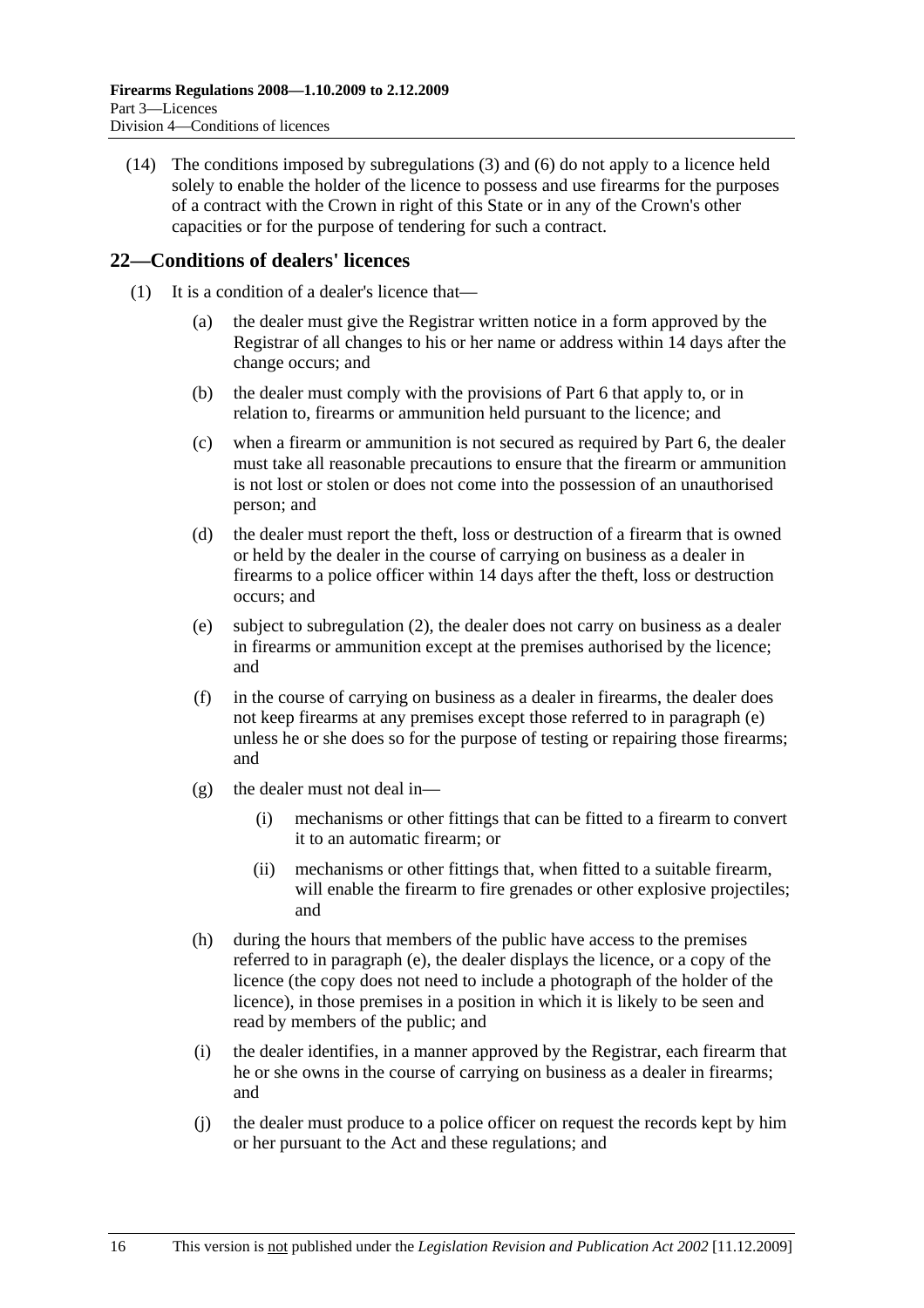- (k) the dealer must allow a police officer to enter and inspect any premises at which the dealer is authorised by the licence to carry on business for the purpose of enforcement of the Act and these regulations; and
- (l) the dealer must, whenever required to do so by the Registrar or a police officer, provide the Registrar or member with information relating to a firearm recorded to, or in the possession of, the dealer.
- (2) A dealer may—
	- (a) exhibit firearms and ammunition for the purpose of sale by auction and may sell firearms or ammunition by auction at a place other than his or her premises; and
	- (b) exhibit firearms and ammunition for any other purpose at places other than his or her premises if he or she does not exhibit—
		- (i) 2 or more identical firearms; or
		- (ii) more than 50 rounds of identical ammunition.

## **Division 5—Exemptions relating to licences**

## **23—Exemption from requirement to be licensed**

- (1) An offence is not committed against section 11 of the Act in the following circumstances:
	- (a) by a person of or over the age of 14 years but under the age of 18 years who has possession of or uses a registered firearm if—
		- (i) he or she is with, and is under the continuous supervision of, his or her parent or guardian or some other person approved by his or her parent or guardian; and
		- (ii) the person providing the supervision holds a firearms licence authorising possession of the firearm for the purpose for which it is being used;
	- (b) by a person of or over the age of 14 years but under the age of 18 years who has possession of or uses a firearm if that person is (with the consent of his or her parent or guardian) with, and is under the continuous supervision of, a recognised coach who holds a firearms licence authorising possession of the firearm for the purpose for which it is being used;
	- (c) by a person who has possession of or uses a firearm for the purpose of a course or examination in the safe handling, carriage and use of firearms if that person is with, and is under the continuous supervision of, a person authorised by the Registrar to conduct the course or examination;
	- (d) by a person of or over the age of 18 years who has possession of or uses a firearm if that person is with, and is under the continuous supervision of, a person who is registered as the owner of the firearm and who holds a firearms licence authorising possession of the firearm for the purpose for which it is being used;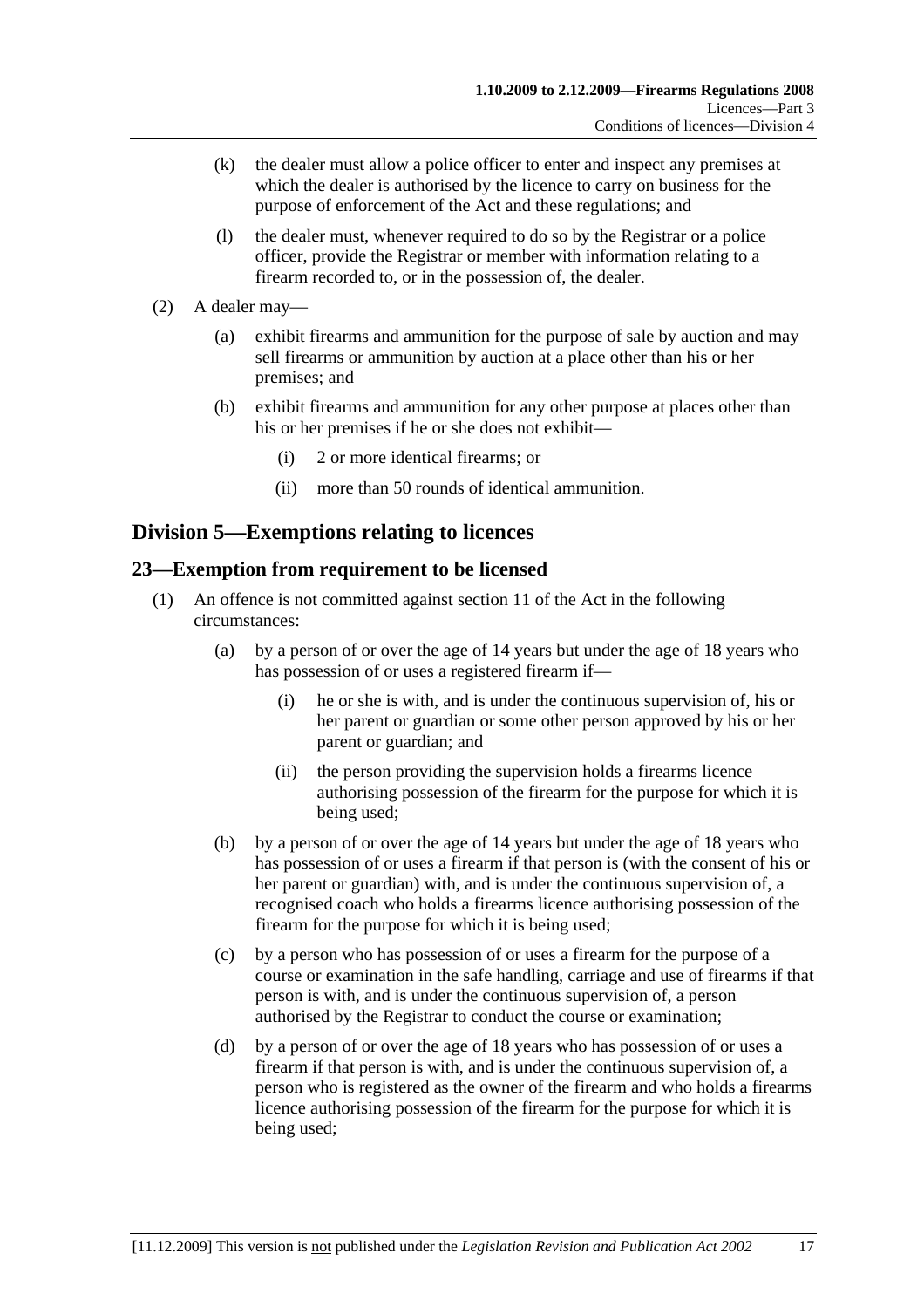- (e) by a person who has possession of or uses a class C firearm on the grounds of a recognised firearms club that is affiliated with The South Australian Clay Target Association Inc. or the Australian Clay Target Association Inc. for the purpose of shooting in an activity of the club conducted in accordance with the rules of the Australian Clay Target Association Inc. if that person is with, and is under the continuous supervision of, a person who holds a firearms licence authorising possession of the firearm for the purpose for which it is being used;
- (f) by a person of or over the age of 14 years but under the age of 18 years who has possession of or uses a firearm at facilities provided by the South Australian Sports Institute if that person is (with the consent of his or her parent or guardian) with, and under the continuous supervision of, a person who holds a firearms licence authorising possession of the firearm for the purpose for which it is being used;
- (g) by a person of any age who has possession of or uses a firearm (including a prescribed firearm)—
	- (i) in the course of rehearsal for, or the performance of, a theatrical production; or
	- (ii) in the course of rehearsal for, or the filming of, a scene in the production of a film,

if that person is under the continuous supervision of a person who holds a firearms licence authorising possession of the firearm for the purpose for which it is being used.

- (2) An offence is not committed against section 11 of the Act by a person who is of or over the age of 10 years but under the age of 14 years in the circumstances set out in subregulation (1)(a) or (b) if the firearm concerned is a class A firearm.
- (3) For the purposes of subregulation  $(1)(d)$ , a person will be taken to be registered as the owner of a firearm if he or she is the nominee of a body, whether incorporate or unincorporate, that is registered as the owner of the firearm.
- (4) In this regulation—

*recognised coach* means a person who has been recognised by a recognised firearms club as being a fit and proper person to instruct others in the skills of using firearms.

## **24—Exemption of juniors from certain provisions**

- (1) A person who—
	- (a) has reached the age of 12 years but has not reached the age of 18 years; and
	- (b) is a member of a recognised firearms club; and
	- (c) needs to hold a firearms licence in order to participate in a competition or competitions held in another State or a Territory of the Commonwealth or held in another country,

is, subject to the conditions set out in subregulation (2), exempt from section 12(3) and (8) of the Act.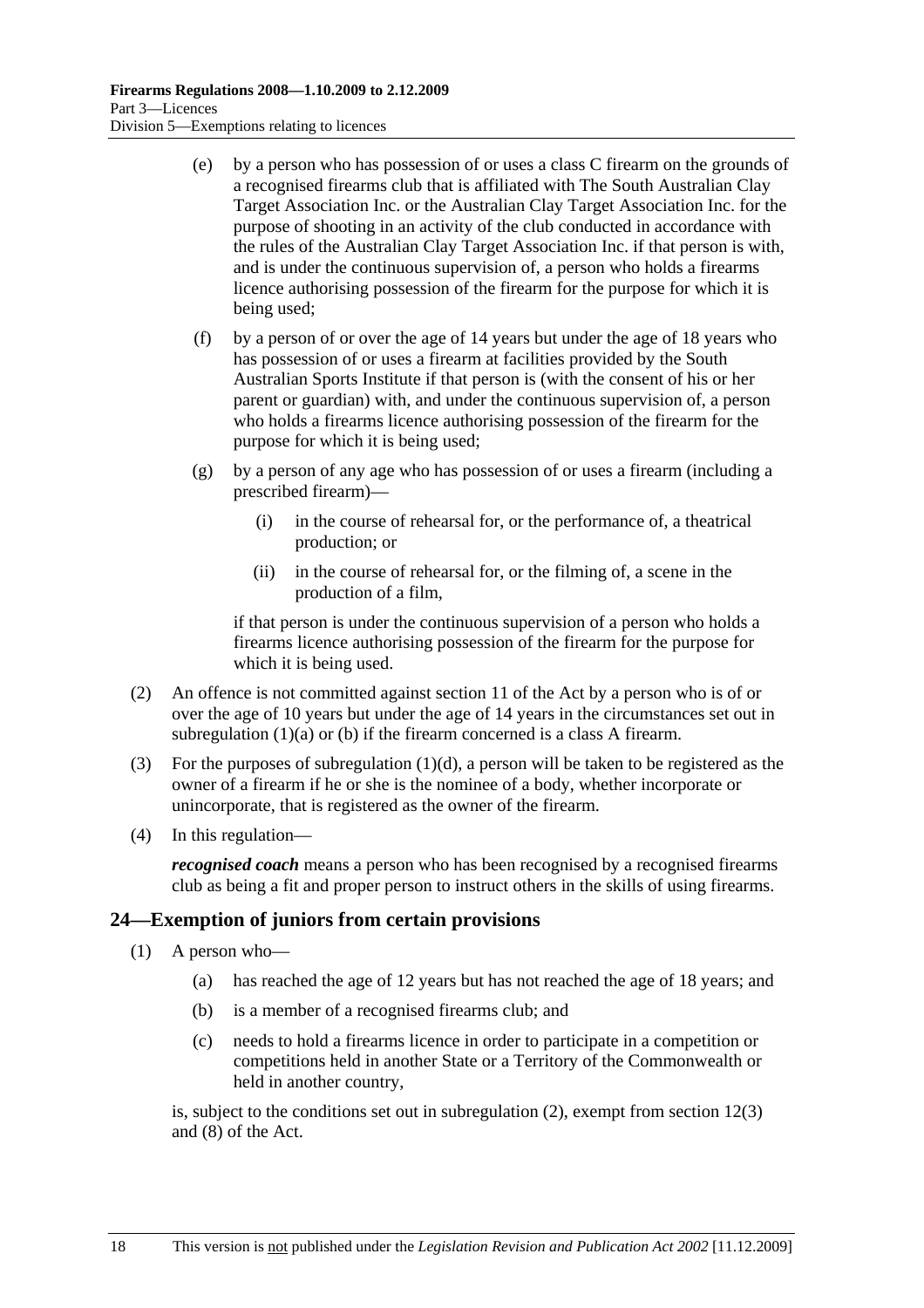- (2) The conditions are as follows:
	- (a) the only purpose that may be endorsed on a licence granted to an exempt person referred to in subregulation (1) is use of a firearm as a member of a recognised firearms club; and
	- (b) the term of a licence granted to an exempt person referred to in subregulation (1) is 1 year; and
	- (c) a licence granted to an exempt person referred to in subregulation (1) cannot be renewed; and
	- (d) an exempt person referred to in subregulation (1) who is the holder of a licence must not apply for a permit authorising the acquisition of a firearm.

## **Division 6—General**

#### **25—Company nominee**

- (1) A company that holds a licence must appoint a person—
	- (a) who is, in the opinion of the Registrar, a fit and proper person to have control of the company's firearms; and
	- (b) who is employed by the company and has his or her usual place of residence in the State,

to have control of the company's firearms at the place at which they are kept by the company.

- (2) Without limiting the meaning of fit and proper person in subregulation  $(1)(a)$ , a person will be taken not to be a fit and proper person for the purposes of that subregulation if the Registrar would refuse to grant a firearms licence to that person.
- (3) A person appointed under subregulation (1) must keep a record of—
	- (a) the firearms under his or her control; and
	- (b) the names of the persons who have possession of those firearms and the periods during which they have possession of them.
- (4) A company must give the Registrar written notice in a form approved by the Registrar of the name and address of the person appointed by the company under subregulation (1).

## **26—Replacement of licence**

If a person applies for replacement of a licence, and the Registrar is satisfied, on information provided by the applicant or on such other evidence as he or she requires, that the licence has been lost, stolen or destroyed, the Registrar may, on payment of the fee fixed by Schedule 1, issue a replacement for the licence.

#### **27—Reporting obligations of prescribed persons**

The following classes of persons are prescribed for the purposes of the definition of *prescribed person* in section 27A of the Act:

- (a) persons registered as nurses under the *Nurses Act 1999*;
- (b) registered psychologists under the *Psychological Practices Act 1973*;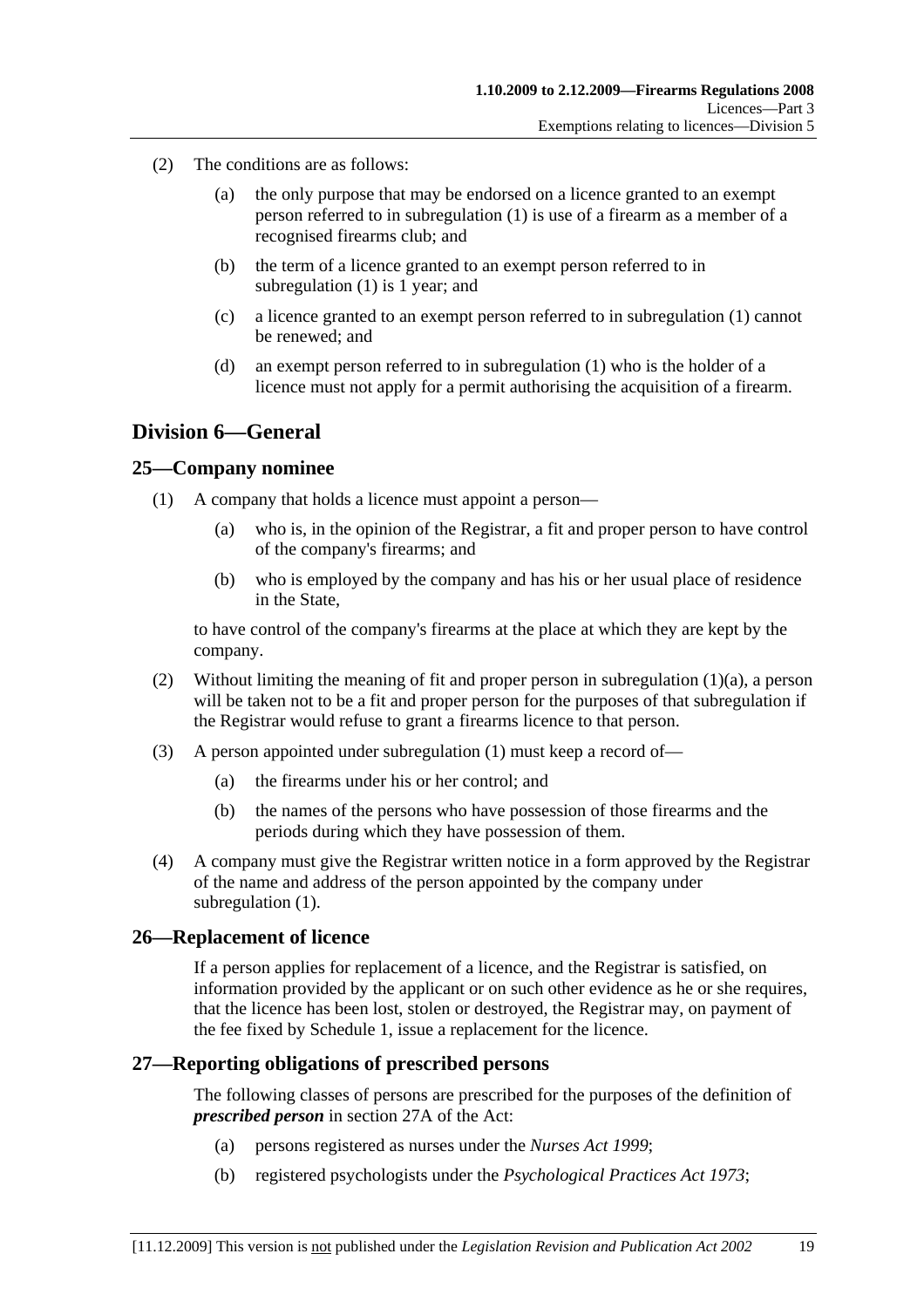- (c) professional counsellors;
- (d) social workers.

# **Part 4—Acquisition and registration of firearms**

#### **28—Application for permits**

An application for a permit to acquire a firearm must be in a form approved by the Registrar.

#### **29—Checks to be made by Registrar**

Before granting an application for a permit to acquire a firearm, the Registrar must check the application against the checklist adopted for that purpose by the Ministerial Council for Police and Emergency Management – Police.

#### **30—Application to register firearm**

- (1) Subject to subregulation (2), an application to register a firearm must be in a form approved by the Registrar and the applicant must produce the following to the police officer to whom the application is made:
	- (a) the permit authorising the acquisition of the firearm; and
	- (b) the firearm; and
	- (c) the licence authorising the person producing the firearm to have possession of it.
- (2) A person who applies for registration of a firearm in circumstances referred to in regulation  $8(7)$  is not bound to comply with subregulation  $(1)(a)$  or  $(c)$ .

## **31—Acquisition of class C firearms**

The following requirements are prescribed for the purposes of section 15A(3)(d) of the Act:

- (a) in relation to the acquisition of class C firearms for the purpose of collection and display—
	- (i) the Registrar is satisfied that the applicant for the permit to acquire the class C firearm has, or genuinely intends to acquire, a collection of firearms that has, or will have, significant commemorative, historical, investment or other value; and
	- (ii) the firearm is to be acquired to form part of the collection;
- (b) in relation to the acquisition of class C firearms by the Royal Zoological Society of South Australia Incorporated—
	- (i) the applicant for the permit to acquire the class C firearm is the Royal Zoological Society of South Australia Incorporated; and
	- (ii) the Registrar is satisfied that the Society needs the firearm for the operation of its zoos.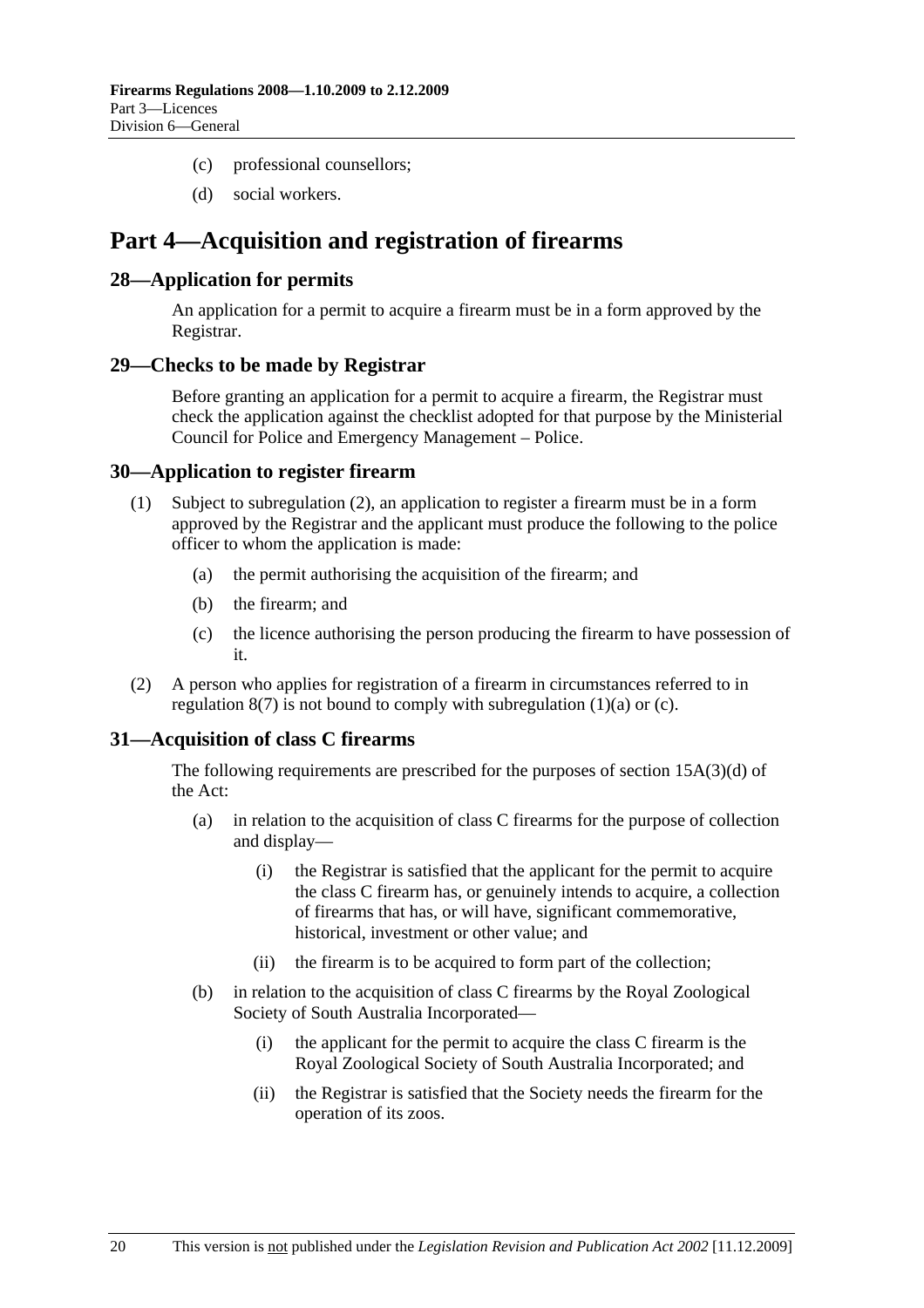### **32—Nature of alteration, loss, theft or destruction of firearm**

A notice to the Registrar under section 25 of the Act must be in a form approved by the Registrar.

### **33—Acquisition of class H firearms**

- (1) For the purposes of section 15A(4b) of the Act, the Registrar may grant to an applicant who is the holder of a shooting club member's licence a permit to acquire a class H firearm—
	- (a) despite a restriction on barrel length set out in section 15A(4b)(a) of the Act, if the Registrar is satisfied that the firearm is a visually distinctive and highly specialised target pistol; or
	- (b) despite the restriction to firearms of not more than .38 calibre, if the Registrar is satisfied that the firearm is of not more than .45 calibre and is required for shooting events of the kind known as metallic silhouette or single (western) action.
- (2) For the purposes of section 15A(4b) of the Act, the barrel length of a class H firearm is to be measured as follows:
	- (a) in the case of a revolver, the length is to be measured from the muzzle to the breech end immediately in front of the cylinder;
	- (b) in the case of any other class H firearm, the length is to be measured from the muzzle to the breech face (including where the chamber is incorporated in the barrel);
	- (c) if the firearm is self-loading, the measurement must be taken when the slide is forward and the breech face or bolt is in a closed position;
	- (d) any alteration to the barrel that is permanently attached is to be included in the portion measured.
- (3) For the purposes of section 15A(4c) of the Act, in order for a collector to be granted a permit to acquire class H firearms manufactured after 1946, the collector must be a genuine student of arms who—
	- (a) has been an active member of a collectors' club for at least the preceding 2 years; and
	- (b) has a significant collection of handguns with a proper thematic structure; and
	- (c) has provided displays or published articles to advance the body of knowledge of firearms history and development.

#### **34—Certificate of registration**

- (1) The Registrar must issue a certificate of registration to the person in whose name the firearm is registered.
- (2) The Registrar may, on payment of the fee fixed by Schedule 1, issue a certificate to replace 1 that has been lost, stolen or destroyed.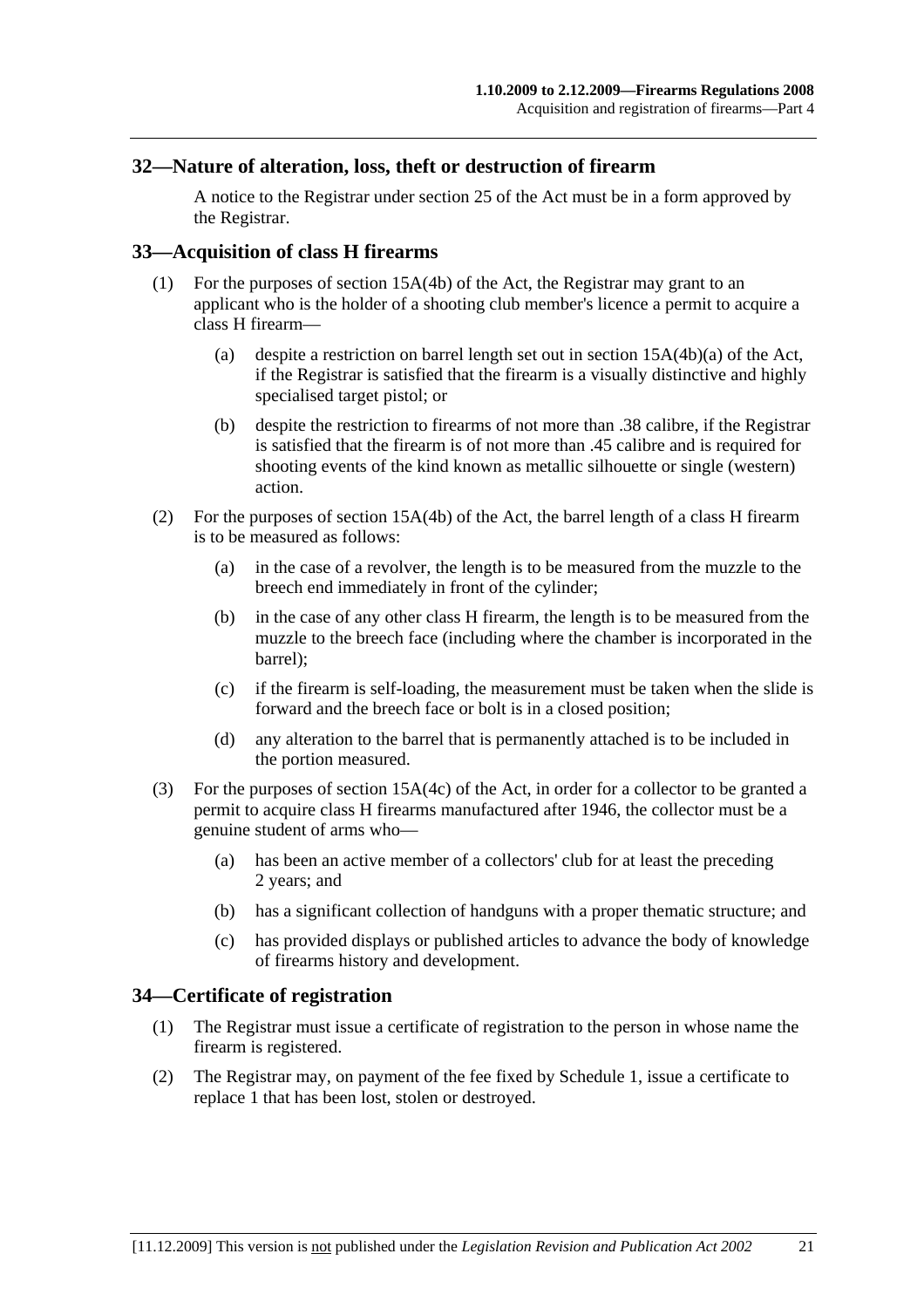# **Part 5—Acquisition of ammunition**

## **35—Application for permit**

An application to the Registrar for a permit to acquire ammunition must—

- (a) be in a form approved by the Registrar; and
- (b) be accompanied by information required by the Registrar; and
- (c) be accompanied by the fee fixed by Schedule 1.

## **36—Limit on quantity of ammunition**

A person must not own or have in his or her possession ammunition that exceeds the reasonable needs of that person for the immediately following 12 months.

## **37—Exemption—acquisition and supply of gas cylinders**

A person who acquires or supplies a cylinder of compressed gas designed for use in a firearm is exempt from section 21B of the Act in relation to the acquisition or supply of the cylinder.

# **Part 6—Security of firearms and ammunition**

## **38—Security of firearms**

- (1) A person (not being a dealer) who has possession of a class A or B firearm must keep the firearm secured by—
	- (a) securely attaching and locking it to part of the building in which it is kept; or
	- (b) keeping it in a locked cabinet made of hardwood or steel that is securely attached to the building in which it is kept; or
	- (c) keeping it in a locked safe made of steel that is securely attached to the building in which it is kept; or
	- (d) keeping it in a locked steel and concrete strong room; or
	- (e) such other method as is approved by the Registrar.
- (2) A person (not being a dealer) who has possession of a class C, D or H firearm must keep the firearm secured by—
	- (a) keeping it in a locked safe made of steel that is securely attached to the building in which it is kept; or
	- (b) keeping it in a locked steel and concrete strong room; or
	- (c) such other method as is approved by the Registrar.
- (3) A cabinet or safe referred to in subregulation (1) or (2) must—
	- (a) be fitted with fittings and locks that prevent it from being easily forced open; and
	- (b) be made of material of sufficient thickness to prevent it being easily broken, opened or destroyed.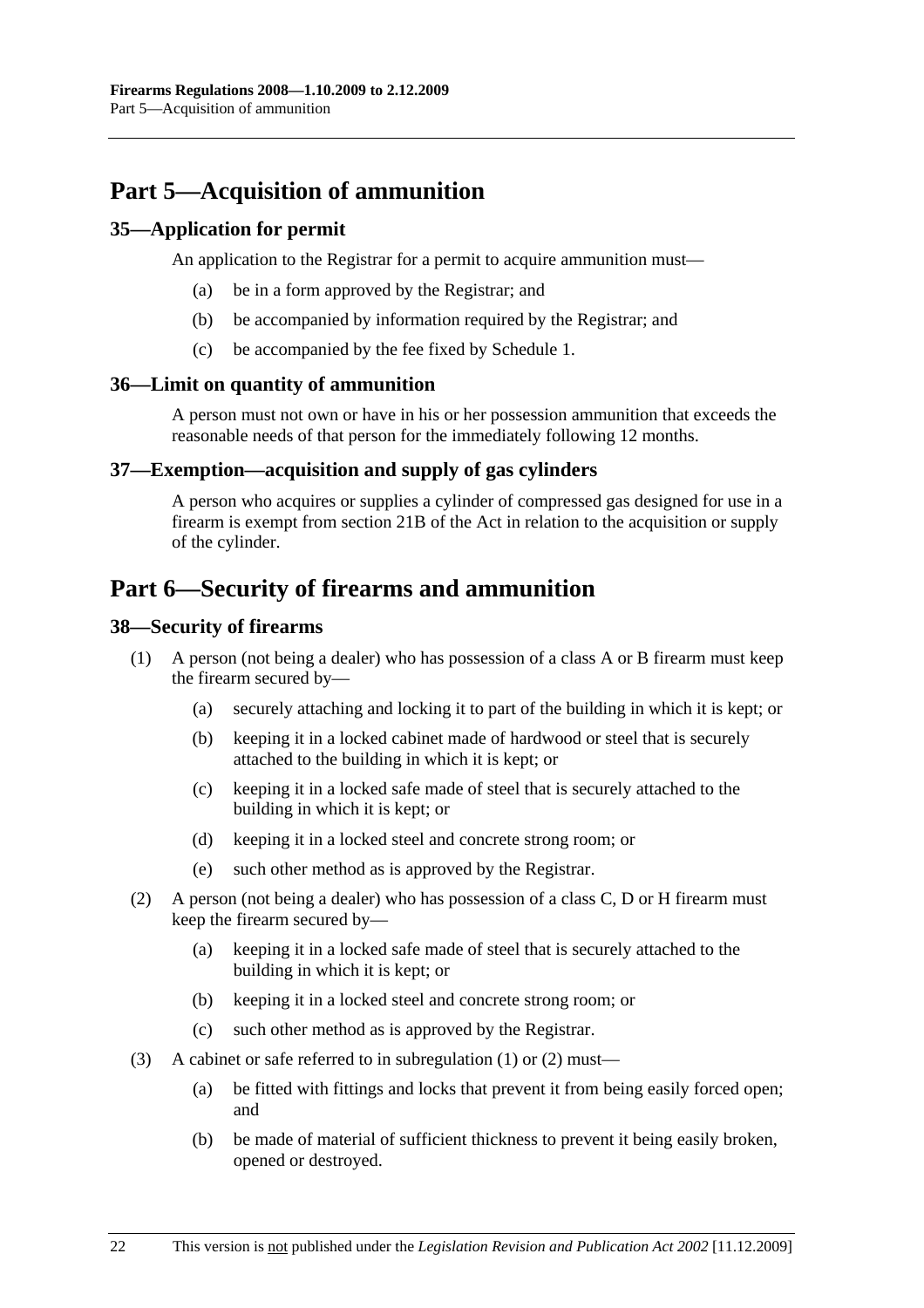(4) Despite subregulations  $(1)(c)$  and  $(2)(a)$ , a safe need not be attached to the building if its mass when empty is 150 kilograms or more.

#### **39—Possession of prescribed firearms**

A person who has possession of a prescribed firearm must keep the firearm secured in accordance with the conditions of the licence authorising possession of the firearm.

#### **40—Possession of firearms by dealers**

- (1) Subject to this regulation, a person who has possession of a class A, B, C, D or H firearm in his or her capacity as a dealer must keep the firearm secured by 1 of the methods set out in regulation 38 in respect of the relevant class of firearm.
- (2) A dealer is not required to comply with subregulation (1) during periods that his or her premises are open to the public in respect of class A or B firearms that are on display to members of the public entering the premises if the public does not have access to the firearms.
- (3) A dealer is not required to comply with subregulation (1) during periods that his or her premises are open to the public in respect of class H firearms that are on display to members of the public entering the premises if—
	- (a) the public does not have access to the firearms; and
	- (b) the firearms are secured in a manner approved by the Registrar.

#### **41—Ammunition**

- (1) Ammunition must be stored in a locked container separately from firearms.
- (2) A person must not have possession of a round of ammunition that includes high explosives or that is designed to kill, injure or incapacitate by means of smoke or chemicals.
- (3) A person must not have possession of a round of military ammunition unless—
	- (a) it has been modified so that it is incapable of being fired; or
	- (b) it is of *United Nations Hazard classification Code 1.4S* and has a calibre of less than 19.1mm.

#### **42—Security of dealer's building**

A dealer must ensure that the premises at which he or she carries on the business of dealing in firearms is properly secured against unlawful entry whenever the premises are unoccupied.

#### **43—Exemption from Part**

The Registrar may exempt a person from compliance with this Part subject to such conditions as he or she thinks fit and may vary or revoke an exemption at any time.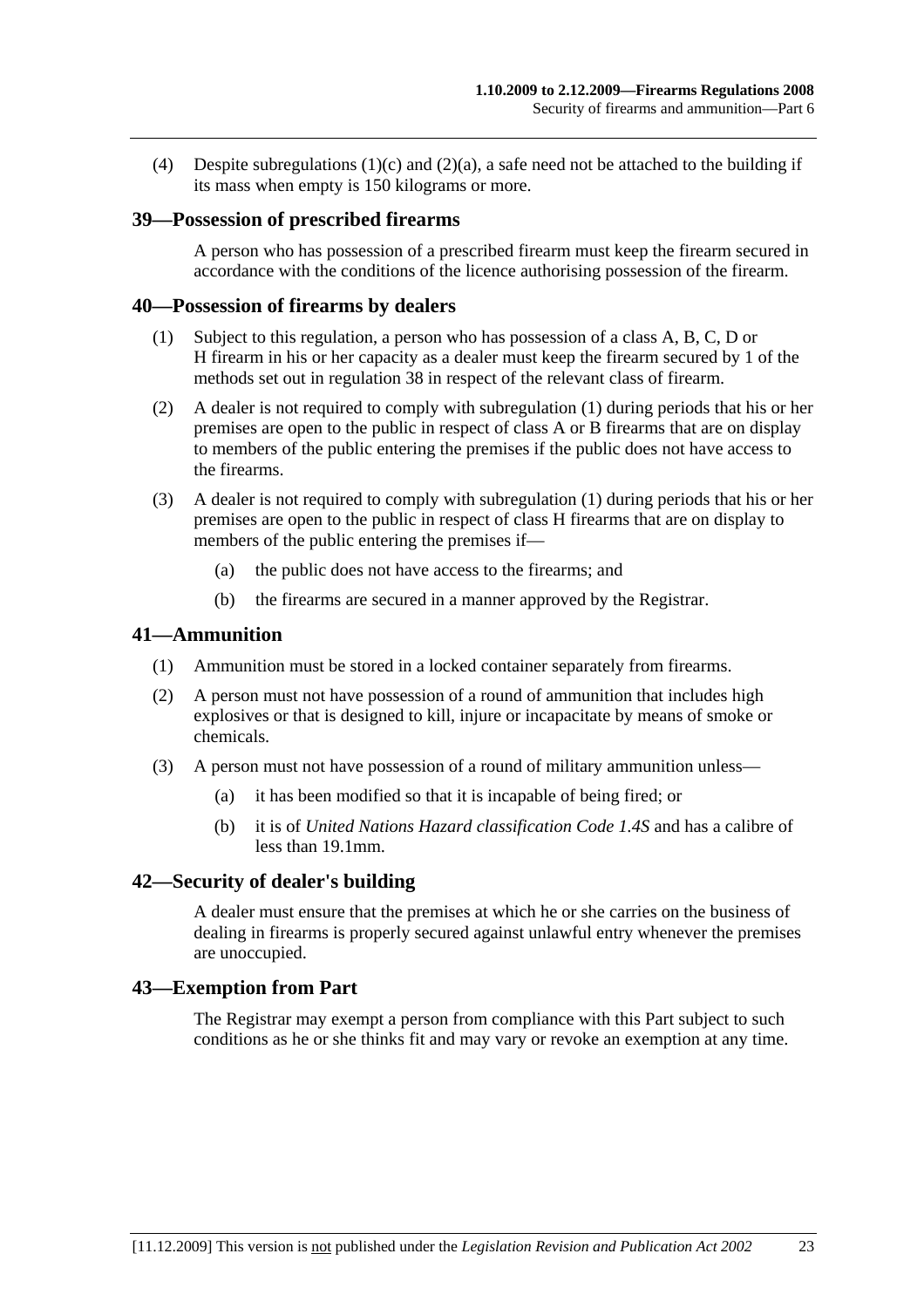# **Part 7—Recognised bodies**

## **Division 1—Recognised firearms clubs**

## **44—Application for recognition**

An application for recognition of a firearms club must be made to the Registrar in a form approved by the Registrar and must be accompanied by—

- (a) a copy of the rules relating to the constitution, powers, management and administration of the club; and
- (b) a list of the names and addresses of the members of the controlling body of the club and the office (if any) held by each member; and
- (c) a statement of the number of members of the club; and
- (d) a description of the current and proposed activities of the club; and
- (e) if the activities of the club include shooting—
	- (i) a plan of the range (if any) regularly used by the club and a map showing the location of the range; and
	- (ii) a list of the names and addresses of members of the club who are authorised to control the activities of club members at the range; and
	- (iii) evidence that the club has permission of the owner of the land on which the range is situated for the club's use of the range; and
	- (iv) evidence that the club has permission of the owner of adjoining land over which projectiles may pass in the course of shooting at the range; and
	- (v) evidence of compliance with the requirements of any other Act relating to the use of land as a shooting range; and
- (f) such other information as the Registrar requires.

## **45—Certificate of recognition**

- (1) If the Minister has declared a firearms club to be a recognised firearms club, the Registrar must provide the club with a certificate setting out—
	- (a) the date of recognition; and
	- (b) the location of the club's range or ranges; and
	- (c) the current activities (and the proposed activities if any) of the club.
- (2) The club must display the certificate, or a copy of the certificate, in a prominent position on its premises or at the range used by it.

## **46—Approval of Registrar required for alteration to range**

A recognised firearms club must not alter the range or ranges used by the club without first obtaining the approval of the Registrar.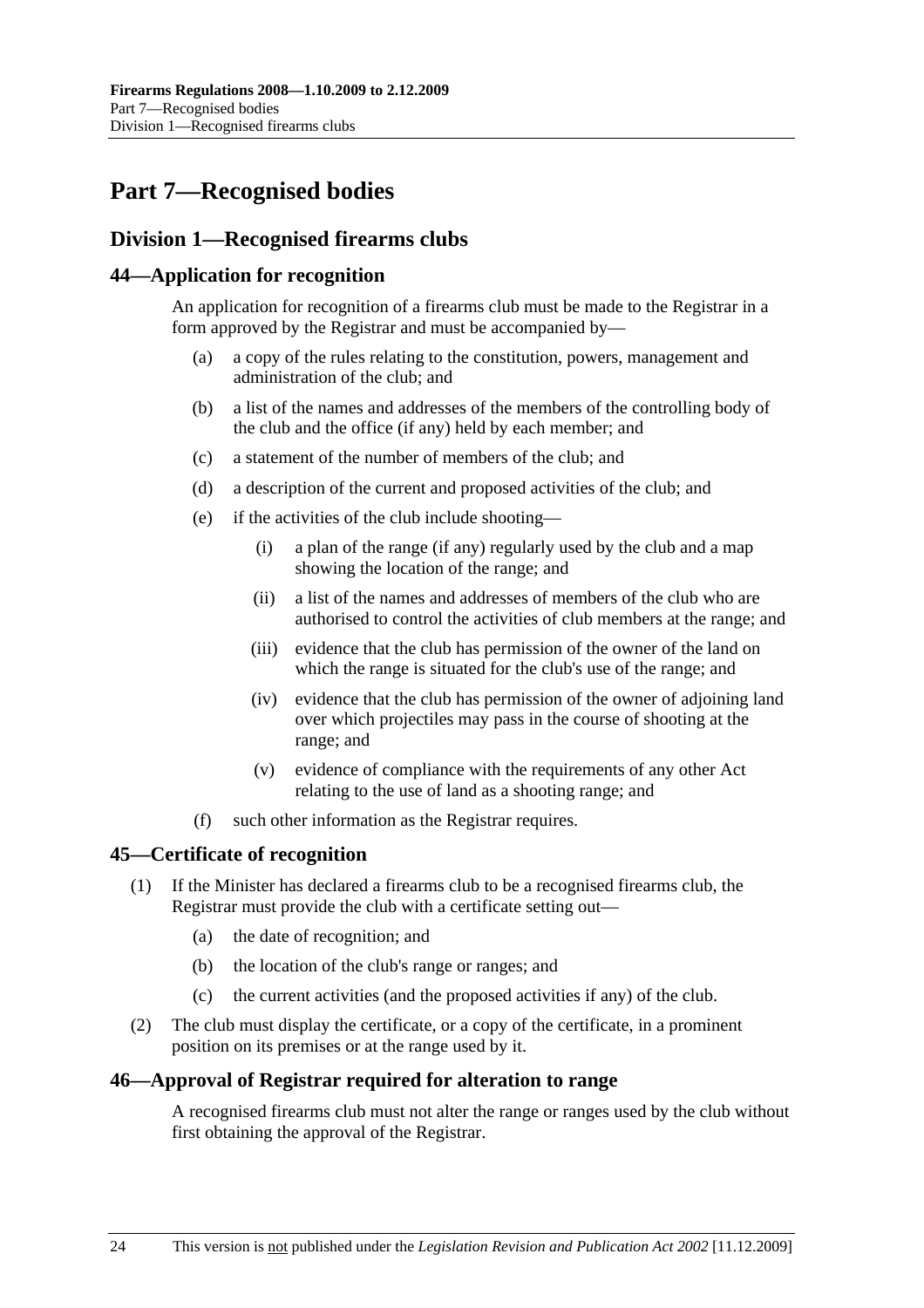### **47—Club to inform Registrar of change**

- (1) A recognised firearms club must, within 28 days after—
	- (a) a variation to the rules of the club comes into force; or
	- (b) the membership of the controlling body of the club changes; or
	- (c) a variation in or addition to the activities of the club has occurred,

provide the Registrar with—

- (d) the text of the variation to the rules; or
- (e) the names and addresses of the members of the controlling body and the office (if any) held by each member; or
- (f) a description of the variation in or addition to the activities of the club.
- (2) A recognised firearms club must—
	- (a) from time to time, at the request of the Registrar, provide the Registrar with such information in relation to the affairs and activities of the club as the Registrar requires; and
	- (b) permit the Registrar, or a person authorised by the Registrar, to inspect the club premises and the range at any reasonable time.

## **48—Acceptance of new members**

A recognised firearms club must not grant an application for membership of the club unless—

- (a) if the club is a shooting club—the applicant has produced to the club the applicant's shooting club member's licence or a certificate of the Registrar, issued within the preceding 21 days, certifying that the Registrar is satisfied that the applicant is a fit and proper person to hold a shooting club member's licence; or
- (b) if the club is a collectors' club—the applicant has produced to the club the applicant's collector's licence or a certificate of the Registrar, issued within the preceding 21 days, certifying that the Registrar is satisfied that the applicant is a fit and proper person to hold a collector's licence; and
- (c) the applicant has produced to the club 2 references each of which appears to have been signed by a person within the preceding 21 days and to state that the person has known the applicant for at least the preceding 2 years and that the applicant is a person of good character and a suitable person to be a member of a firearms club; and
- (d) an office holder of the club has, by personal contact with the person named in each reference as the referee, confirmed the signing of the reference by the person on the date stated in the reference and the contents of the reference.

## **49—Records to be kept by clubs**

- (1) A recognised firearms club must make records, as required by the Registrar by notice in writing, of—
	- (a) in respect of each person granted membership of the club, the actions taken in compliance with regulation 48; and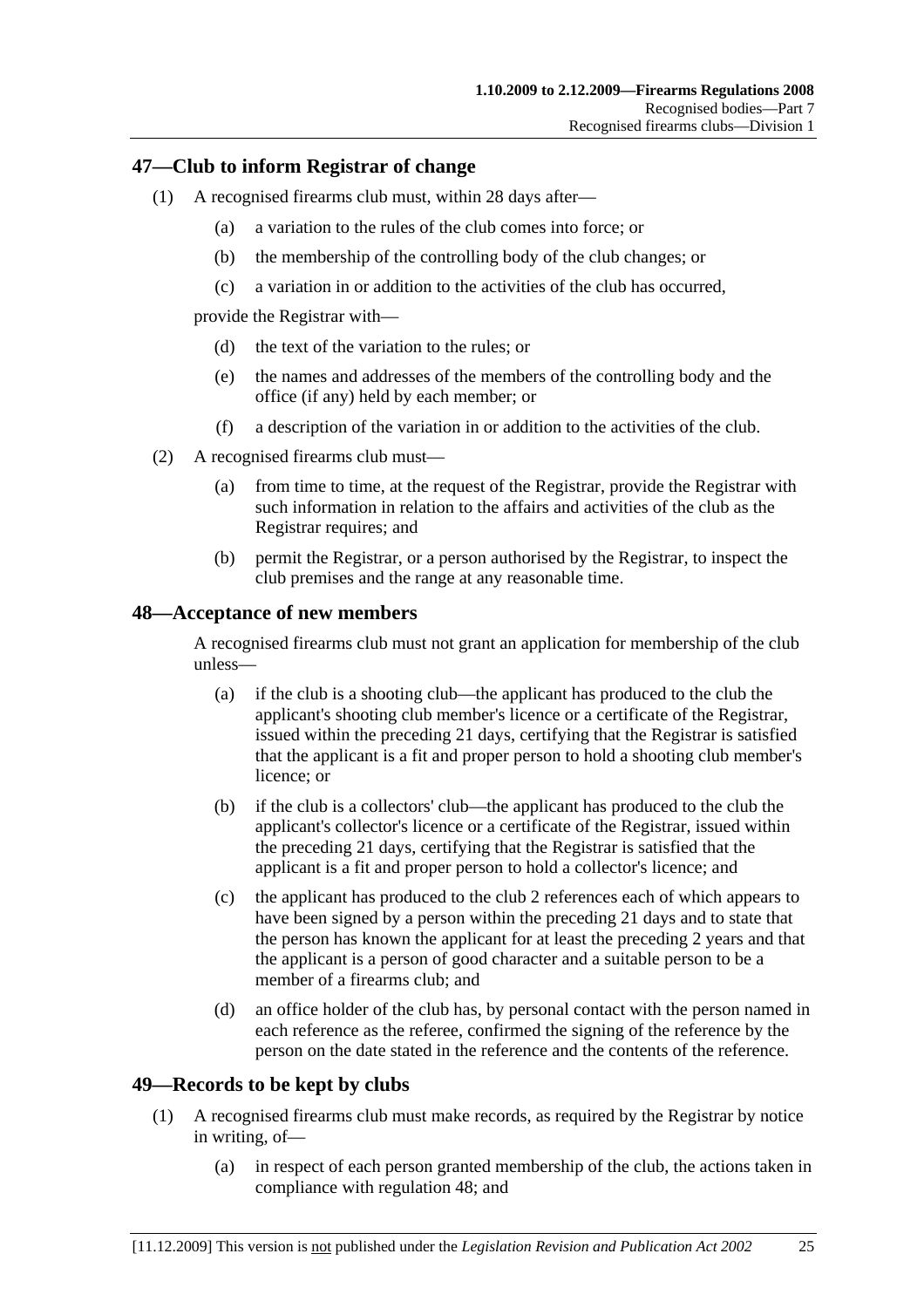- (b) participation by members of the club in activities of the club that involve the shooting of firearms; and
- (c) attendance by members of the club at meetings of the club including those of the kind referred to in paragraph (b) (if any).
- (2) Records referred to in subregulation (1) must be kept by the club for at least 3 years and must be produced for inspection when requested by the Registrar.

#### **50—Change in membership**

Within 28 days after a person ceases to be a member of a recognised firearms club, the club must give the Registrar written notice of the member's name and last known address and the date on which the membership terminated and, in the case of expulsion, the reason or reasons for the expulsion.

## **Division 2—Recognised paint-ball operators and recognised commercial range operators**

#### **51—Application for recognition of paint-ball operator**

- (1) An application for recognition of a paint-ball operator and approval of the operator's grounds must be made to the Registrar in a form approved by the Registrar and must be accompanied by—
	- (a) a description of the proposed activities of the operator; and
	- (b) a plan of the grounds proposed to be used by the operator and a map showing the location of the grounds; and
	- (c) a list of the names and addresses of the persons who are authorised to control the activities of persons on those grounds; and
	- (d) evidence that the operator has permission of the owner of the land on which the grounds are situated for the operator's use of the grounds; and
	- (e) evidence of compliance with the requirements of any other Act relating to use of land as grounds of a paint-ball operator; and
	- (f) such other information as the Registrar requires.
- (2) An application by a company must be accompanied by—
	- (a) a copy of the constitution of the applicant;
	- (b) a list of the names and addresses of the directors and shareholders of the applicant.

#### **52—Application for recognition of commercial range operator**

- (1) An application for recognition of a commercial range operator and approval of the operator's range must be made to the Registrar in a form approved by the Registrar and must be accompanied by—
	- (a) a description of the proposed activities of the operator; and
	- (b) a plan of the range proposed to be used by the operator and a map showing the location of the range; and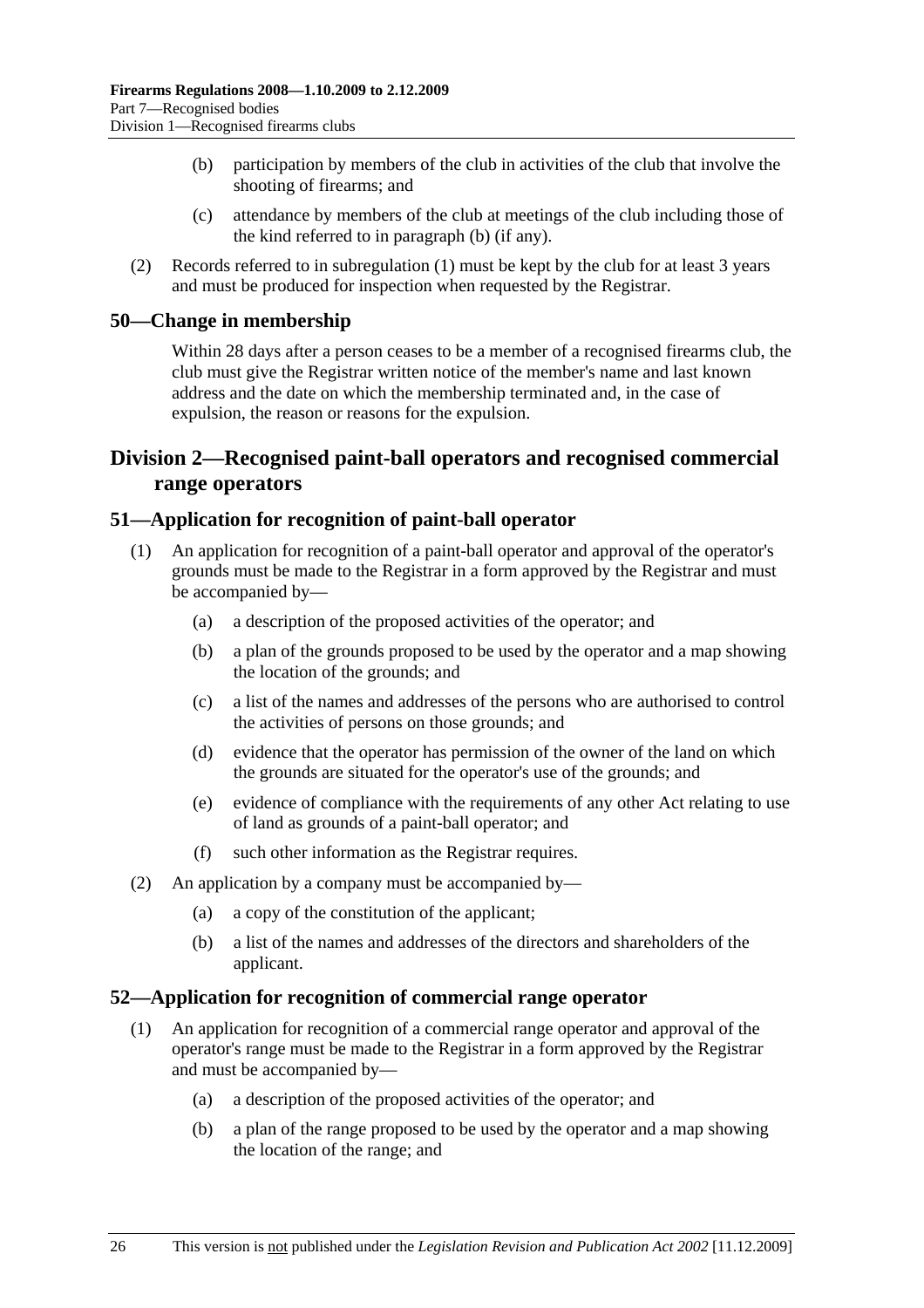- (c) a list of the names and addresses of the persons who are authorised to control the activities of persons on the range; and
- (d) evidence that the operator has permission of the owner of the land on which the range is situated for the operator's use of the range; and
- (e) evidence of compliance with the requirements of any other Act relating to use of land as a shooting range; and
- (f) such other information as the Registrar requires.
- (2) An application by a company must be accompanied by—
	- (a) a copy of the constitution of the applicant; and
	- (b) a list of the names and addresses of the directors and shareholders of the applicant.

## **53—Certificate of recognition**

- (1) If the Minister has declared a person to be a recognised paint-ball operator or recognised commercial range operator, the Registrar must provide the operator with a certificate setting out—
	- (a) the date of recognition; and
	- (b) the location of the operator's grounds or range; and
	- (c) the proposed activities of the operator.
- (2) The operator must display the certificate, or a copy of the certificate, in a prominent position at the grounds or range used by the operator.

## **54—Alteration of grounds or range**

A recognised paint-ball operator or a recognised commercial range operator must not alter the grounds or range used by the operator without first obtaining the approval of the Registrar.

## **55—Operator to inform Registrar of change**

- (1) A recognised paint-ball operator or recognised commercial range operator must, within 28 days after a variation in or addition to the activities of the operator has occurred, provide the Registrar with a description of the variation in or addition to the activities of the operator.
- (2) A recognised paint-ball operator or recognised commercial range operator that is a company must, within 28 days after—
	- (a) a variation to the constitution of the operator comes into force; or
	- (b) a change in the directors or shareholders of the operator has occurred,

provide the Registrar with—

- (c) the text of the variation to the constitution; or
- (d) the names of the persons who have ceased to be directors or shareholders of the operator and the names and addresses of persons who have become directors or shareholders of the operator,

(as the case requires).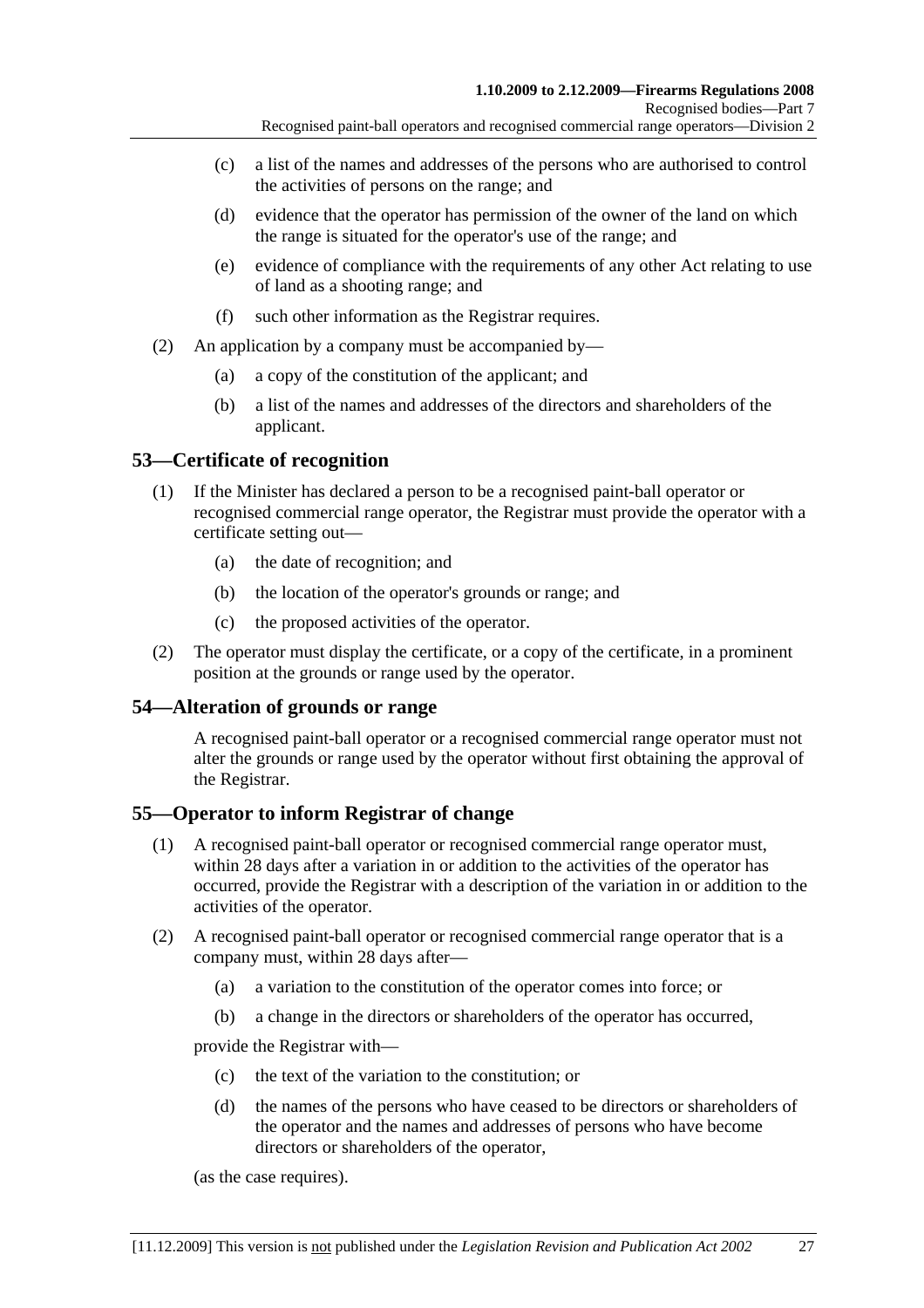- (3) A recognised paint-ball operator or recognised commercial range operator must—
	- (a) from time to time, at the request of the Registrar, provide the Registrar with such information in relation to the affairs and activities of the operator as the Registrar requires; and
	- (b) permit the Registrar, or a person authorised by the Registrar, to inspect the operator's premises and grounds or range at any reasonable time.

# **Part 8—Miscellaneous**

## **55A—Disposal of forfeited or surrendered firearms etc**

- (1) For the purposes of section  $35(5)(b)(i)(A)$  of the Act, the following requirements govern the sale or disposal of a firearm, firearm part or ammunition:
	- (a) a sale is to be by public auction or public tender (and the Registrar may, but need not, fix a reserve price for the purpose);
	- (b) the firearm, firearm part or ammunition may be disposed of otherwise than by sale if the Registrar believes on reasonable grounds that the firearm, firearm part or ammunition has no monetary value or that the proceeds of the sale would be unlikely to exceed the costs of the sale or if the firearm, firearm part or ammunition has been offered for sale and was not sold.
- (2) Before paying the proceeds of a sale or disposal of a firearm, firearm part or ammunition to a person under section  $35(5)(b)(i)(B)$  or (e) of the Act, the Registrar may deduct expenses incurred in connection with the sale or disposal and storage and other expenses incurred in relation to the firearm, firearm part or ammunition.
- (3) For the purposes of section 35(5)(d) of the Act, the period for which a firearm, firearm part or ammunition must be made available for collection is 1 month.

#### **55B—Register of firearms prohibition orders**

The register of firearms prohibition orders maintained for the purposes of section 6A of the Act must contain the following information in relation to each order:

- (a) the full name of the person to whom the order applies;
- (b) the date on which the order was issued;
- (c) the details of any exemption from a provision of section 10C of the Act (including any conditions that apply to the exemption) granted by the Registrar under section 10C(15) of the Act.

#### **56—Advertising firearm for sale**

A person (other than a dealer) who advertises a firearm for sale must include in the advertisement the identification number or combination of numbers and letters stamped or engraved on the firearm.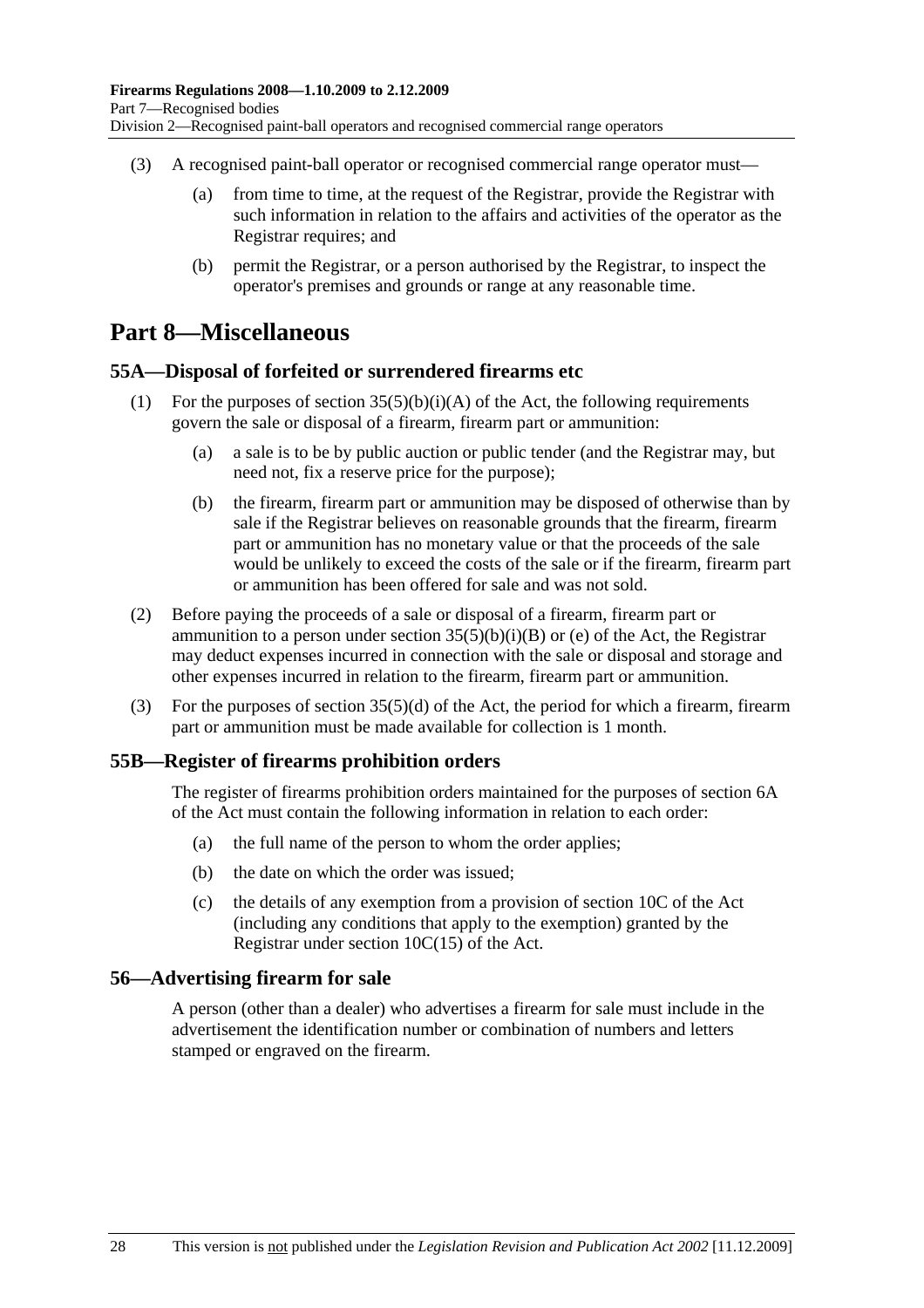### **57—Transporting of firearms—exclusion from section 35A of Act**

- (1) A person who carries on the business of carrying goods may carry a firearm and ammunition, or cause a firearm and ammunition to be carried, by the same vehicle, vessel or aircraft if—
	- (a) the owner of the firearm and the owner of the ammunition are being carried by the same vehicle, vessel or aircraft and no ammunition is carried in the chamber, breech or a magazine of the firearm; or
	- (b) the firearm and ammunition are carried in the same vehicle, vessel or aircraft with the approval of the Registrar.
- (2) For the purposes of section 35A(2) of the Act, a class C, D or H firearm must not be transported if there is a round of ammunition in the chamber, breech or a magazine of the firearm.

#### **58—Records**

- (1) Records that a person is required to compile and keep under the Act, these regulations or the conditions of a licence must be produced on demand to the Registrar or a police officer.
- (2) All alterations made to records compiled and kept under the Act, these regulations or the conditions of a licence must be made so that the entry that is altered remains clearly legible.

#### **59—Form of applications and licences etc**

- (1) An application to the Registrar under the Act or these regulations must, unless otherwise provided, be in a form approved by the Registrar.
- (2) A licence, permit or registration certificate granted or issued by the Registrar must, unless otherwise provided, be in a form approved by the Registrar.

#### **60—Fees**

- (1) The fees payable under the Act and these regulations are set out in Schedule 1.
- (2) The Registrar may waive or reduce (in a particular case or classes of cases) fees that would otherwise be payable under these regulations.

#### **61—Offence**

A person who contravenes, or fails to comply with, a provision of these regulations is guilty of an offence.

Maximum penalty: \$2 500.

# **Schedule 1—Fees**

| Application for grant or renewal of firearms licence for prescribed firearms                         |                                                               | \$53  |
|------------------------------------------------------------------------------------------------------|---------------------------------------------------------------|-------|
| Application for grant or renewal of firearms licence for firearms other than<br>prescribed firearms— |                                                               |       |
| (a)                                                                                                  | if term of licence does not exceed 1 year                     | \$68  |
| (b)                                                                                                  | if term of licence exceeds 1 year but does not exceed 3 years | \$176 |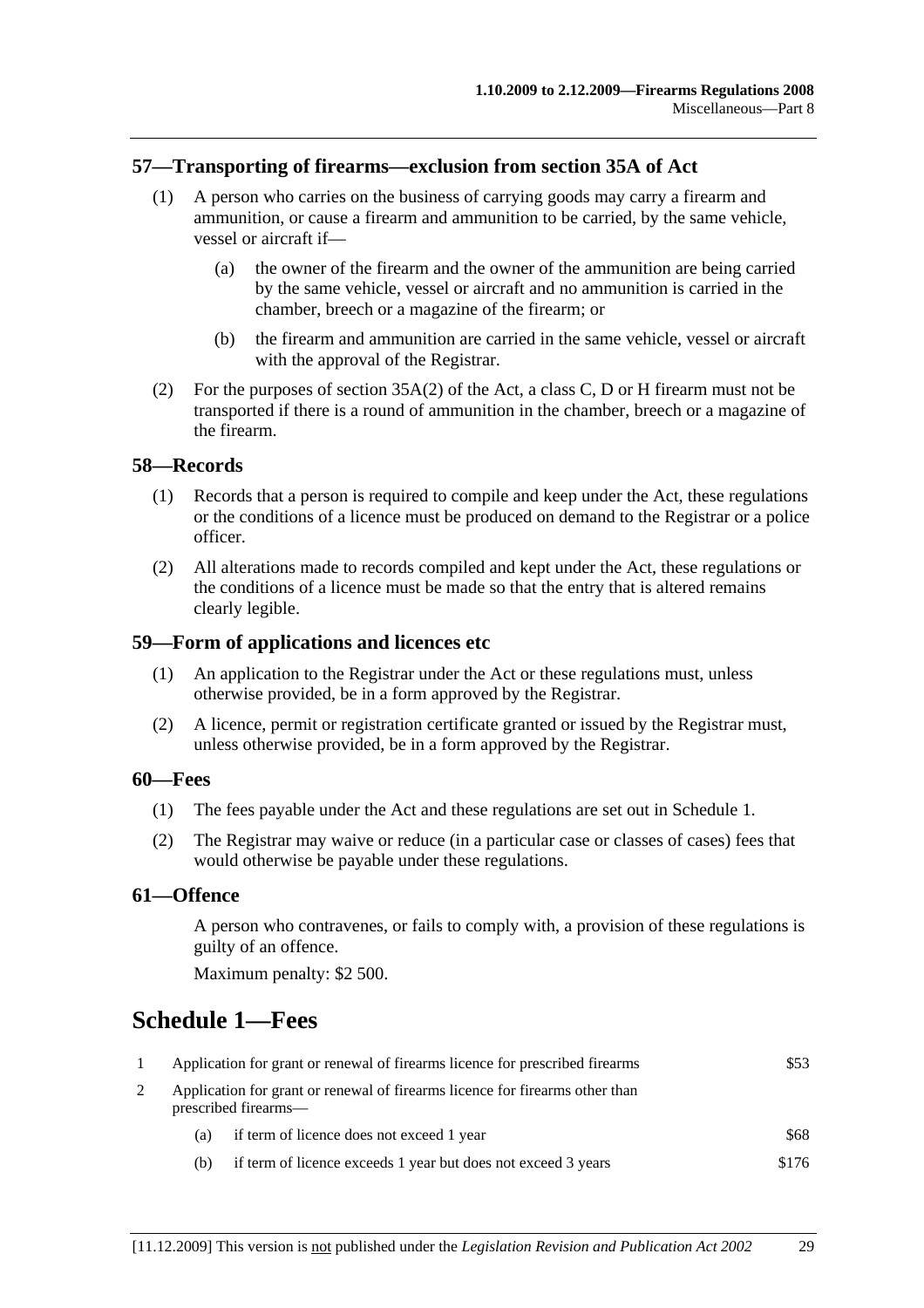|    | (c)                                                                                                                                  | if term of licence exceeds 3 years but does not exceed 5 years                                                                                                            | \$280   |
|----|--------------------------------------------------------------------------------------------------------------------------------------|---------------------------------------------------------------------------------------------------------------------------------------------------------------------------|---------|
| 3  | Application for grant or renewal of dealer's licence authorising dealing in firearms<br>or firearms and ammunition-                  |                                                                                                                                                                           |         |
|    | (a)                                                                                                                                  | if term of licence does not exceed 1 year                                                                                                                                 | \$349   |
|    | (b)                                                                                                                                  | if term of licence exceeds 1 year but does not exceed 3 years                                                                                                             | \$1 015 |
|    | (c)                                                                                                                                  | if term of licence exceeds 3 years but does not exceed 5 years                                                                                                            | \$1 684 |
| 4  | Application for grant or renewal of dealer's licence that only authorises dealing in<br>ammunition-                                  |                                                                                                                                                                           |         |
|    | (a)                                                                                                                                  | if term of licence does not exceed 1 year                                                                                                                                 | \$103   |
|    | (b)                                                                                                                                  | if term of licence exceeds 1 year but does not exceed 3 years                                                                                                             | \$280   |
|    | (c)                                                                                                                                  | if term of licence exceeds 3 years but does not exceed 5 years                                                                                                            | \$458   |
| 5  |                                                                                                                                      | Application for variation of licence                                                                                                                                      | \$42    |
| 6  | Application for registration of firearm in name of owner of firearm or for issue of<br>\$25<br>duplicate certificate of registration |                                                                                                                                                                           |         |
| 7  | Application for licence to replace licence lost, stolen or destroyed                                                                 |                                                                                                                                                                           | \$42    |
| 8  | Application for permit to acquire ammunition                                                                                         |                                                                                                                                                                           | \$25    |
| 9  | Fee to witness the transfer of a firearm under Part 3 Division 2A of Act                                                             |                                                                                                                                                                           | \$17    |
|    | payable.                                                                                                                             | However, if a firearm is registered in the name of the owner immediately after the<br>transfer of the firearm is witnessed by a police officer, the witnessing fee is not |         |
| 10 | Administrative fee on late renewal of a licence                                                                                      |                                                                                                                                                                           | \$27    |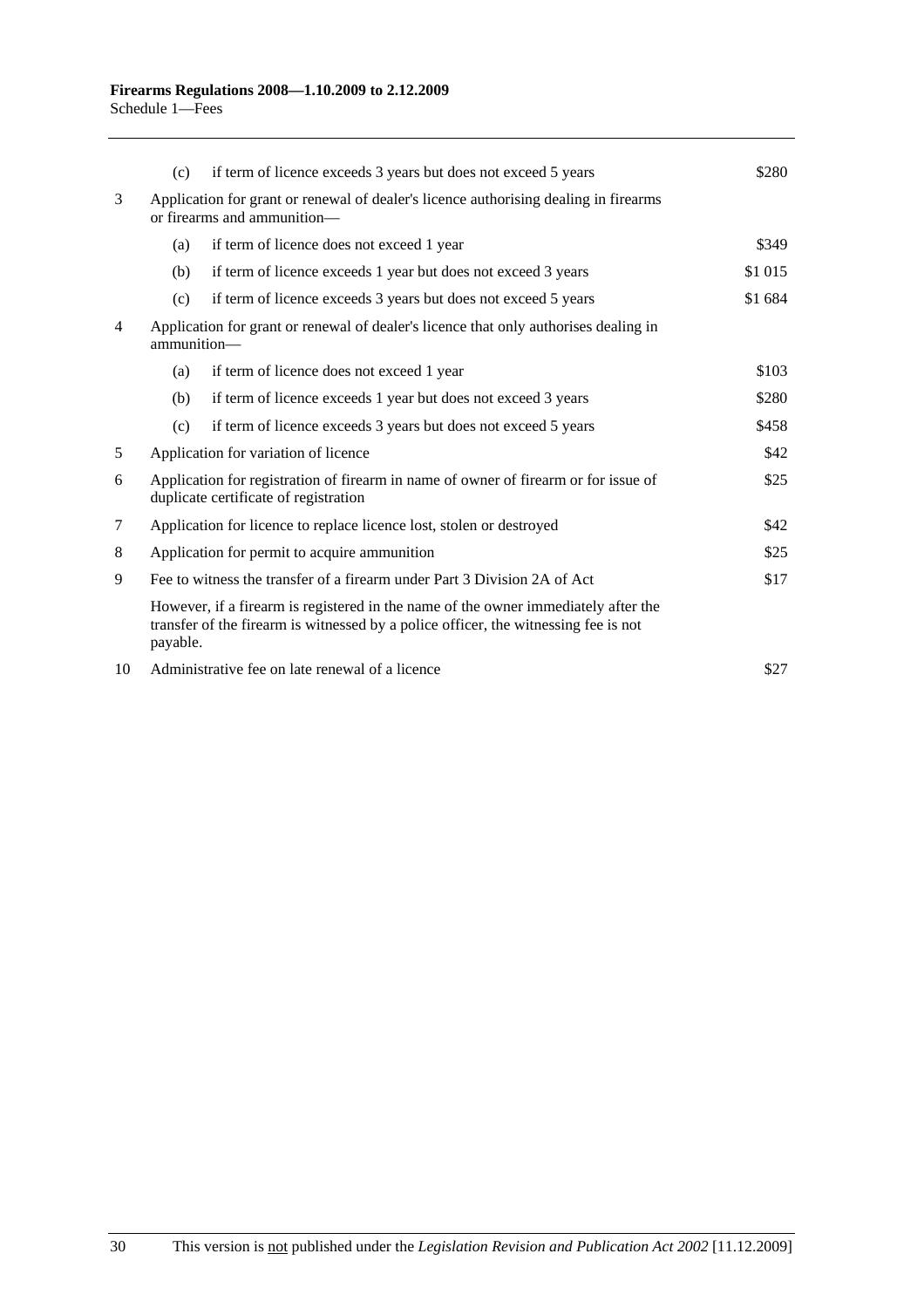# **Legislative history**

## **Notes**

- Please note—References in the legislation to other legislation or instruments or to titles of bodies or offices are not automatically updated as part of the program for the revision and publication of legislation and therefore may be obsolete.
- Earlier versions of these regulations (historical versions) are listed at the end of the legislative history.
- For further information relating to the Act and subordinate legislation made under the Act see the Index of South Australian Statutes or www.legislation.sa.gov.au.

## **Legislation revoked by principal regulations**

The *Firearms Regulations 2008* revoked the following:

*Firearms Regulations 1993 Firearms (Compensation) Regulations 1996 Firearms (Exemption for Certain Exhibitors) Regulations 2003*

# **Principal regulations and variations**

New entries appear in bold.

| Year No  | Reference                                | Commencement     |
|----------|------------------------------------------|------------------|
| 2008 239 | Gazette 28.8.2008 p4161                  | $1.9.2008$ : r 2 |
|          | 2008 288 <i>Gazette 27.11.2008 p5281</i> | 27.11.2008: r 2  |
|          | 2009 108 <i>Gazette 4.6.2009 p2538</i>   | $1.7.2009$ : r 2 |
| 2009 245 | Gazette 1.10.2009 p4771                  | 1.10.2009: r2    |

# **Provisions varied**

New entries appear in bold.

Entries that relate to provisions that have been deleted appear in italics.

| Provision       | How varied                                                            | Commencement |  |
|-----------------|-----------------------------------------------------------------------|--------------|--|
| Pt <sub>1</sub> |                                                                       |              |  |
| r <sub>2</sub>  | omitted under Legislation Revision and<br><b>Publication Act 2002</b> | 27.11.2008   |  |
| r <sub>4</sub>  |                                                                       |              |  |
| r(4(1))         | varied by 245/2009 r 4                                                | 1.10.2009    |  |
| r <sub>5</sub>  | substituted by $245/2009$ r 5                                         | 1.10.2009    |  |
| $r$ 5AA         | inserted by 245/2009 r 5                                              | 1.10.2009    |  |
| $rr$ 5A and 5B  | inserted by $288/2008$ r 4                                            | 27.11.2008   |  |
| Pt 2            |                                                                       |              |  |
| r <sub>7</sub>  |                                                                       |              |  |
| r7(1)           | substituted by $288/2008$ r $5(1)$                                    | 27.11.2008   |  |